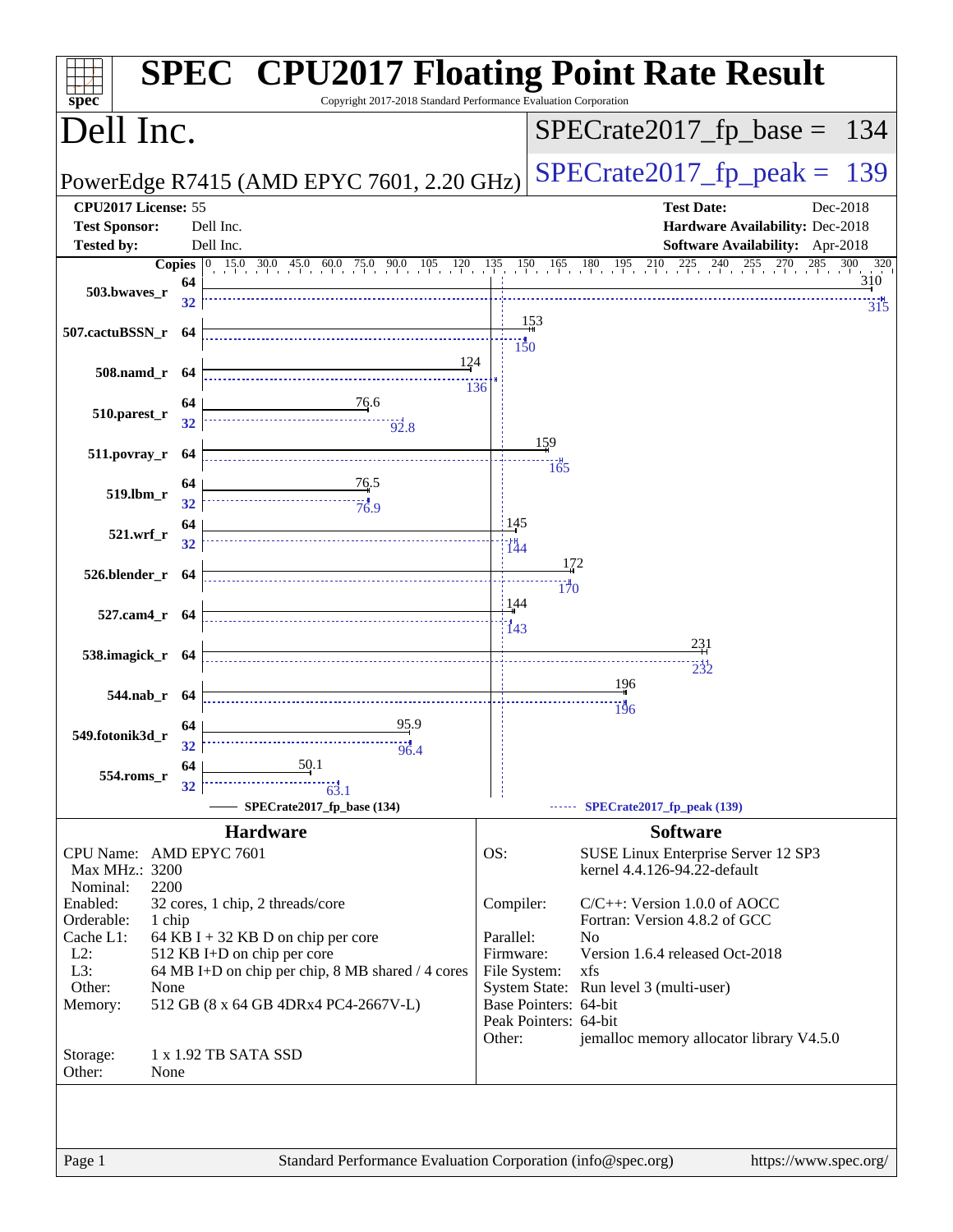| <b>SPEC CPU2017 Floating Point Rate Result</b><br>Copyright 2017-2018 Standard Performance Evaluation Corporation<br>spec <sup>®</sup>                         |               |                |       |                |              |                       |       |               |                |              |                   |              |                               |              |
|----------------------------------------------------------------------------------------------------------------------------------------------------------------|---------------|----------------|-------|----------------|--------------|-----------------------|-------|---------------|----------------|--------------|-------------------|--------------|-------------------------------|--------------|
| Dell Inc.                                                                                                                                                      |               |                |       |                |              |                       |       |               |                |              |                   |              | $SPECrate2017_fp\_base = 134$ |              |
| PowerEdge R7415 (AMD EPYC 7601, 2.20 GHz)                                                                                                                      |               |                |       |                |              |                       |       |               |                |              |                   |              | $SPECTate2017$ _fp_peak = 139 |              |
| CPU2017 License: 55                                                                                                                                            |               |                |       |                |              |                       |       |               |                |              | <b>Test Date:</b> |              | Dec-2018                      |              |
| <b>Test Sponsor:</b><br>Hardware Availability: Dec-2018<br>Dell Inc.<br><b>Software Availability:</b> Apr-2018                                                 |               |                |       |                |              |                       |       |               |                |              |                   |              |                               |              |
| <b>Tested by:</b>                                                                                                                                              | Dell Inc.     |                |       |                |              |                       |       |               |                |              |                   |              |                               |              |
|                                                                                                                                                                |               |                |       |                |              | <b>Results Table</b>  |       |               |                |              |                   |              |                               |              |
|                                                                                                                                                                |               |                |       | <b>Base</b>    |              |                       |       |               |                |              | <b>Peak</b>       |              |                               |              |
| <b>Benchmark</b>                                                                                                                                               | <b>Copies</b> | <b>Seconds</b> | Ratio | <b>Seconds</b> | <b>Ratio</b> | <b>Seconds</b>        | Ratio | <b>Copies</b> | <b>Seconds</b> | <b>Ratio</b> | <b>Seconds</b>    | <b>Ratio</b> | <b>Seconds</b>                | <b>Ratio</b> |
| 503.bwaves_r                                                                                                                                                   | 64            | 2070           | 310   | 2069           | 310          | 2070                  | 310   | 32            | 1020           | 314          | <b>1019</b>       | <u>315</u>   | 1015                          | 316          |
| 507.cactuBSSN_r                                                                                                                                                | 64            | 535            | 151   | 527            | 154          | 530                   | 153   | 64            | 541            | 150          | 542               | <b>150</b>   | 543                           | 149          |
| 508.namd_r                                                                                                                                                     | 64            | 489            | 124   | 490            | 124          | 490                   | 124   | 64            | 448            | 136          | 446               | <b>136</b>   | 446                           | 136          |
| 510.parest_r                                                                                                                                                   | 64            | 2186           | 76.6  | 2186           | 76.6         | 2188                  | 76.5  | 32            | 901            | 92.9         | 902               | 92.8         | 902                           | 92.8         |
| 511.povray_r                                                                                                                                                   | 64            | 939            | 159   | 939            | 159          | 933                   | 160   | 64            | 903            | 165          | 904               | 165          | 896                           | 167          |
| 519.lbm_r                                                                                                                                                      | 64            | 885            | 76.3  | 882            | 76.5         | 874                   | 77.2  | 32            | 439            | 76.9         | 438               | 77.0         | 441                           | 76.4         |
| $521.wrf_r$                                                                                                                                                    | 64            | 987            | 145   | 988            | 145          | 987                   | 145   | 32            | 496            | 144          | 502               | 143          | 492                           | 146          |
| 526.blender_r                                                                                                                                                  | 64            | 567            | 172   | 571            | 171          | 567                   | 172   | 64            | 575            | 170          | 574               | <b>170</b>   | 571                           | 171          |
| 527.cam4_r                                                                                                                                                     | 64            | 777            | 144   | 780            | 144          | 774                   | 145   | 64            | 784            | 143          | 783               | <u>143</u>   | 782                           | 143          |
| 538.imagick_r                                                                                                                                                  | 64            | 681            | 234   | 688            | 231          | 688                   | 231   | 64            | 687            | 232          | 679               | 234          | 686                           | 232          |
| 544.nab_r                                                                                                                                                      | 64            | 549            | 196   | 551            | 195          | 549                   | 196   | 64            | 552            | 195          | 549               | 196          | 550                           | 196          |
| 549.fotonik3d_r                                                                                                                                                | 64            | 2606           | 95.7  | 2602           | 95.9         | 2599                  | 96.0  | 32            | 1294           | 96.4         | 1291              | 96.6         | 1300                          | 95.9         |
| $554$ .roms_r                                                                                                                                                  | 64            | 2029           | 50.1  | 2038           | 49.9         | 2027                  | 50.2  | 32            | 810            | 62.8         | 806               | 63.1         | 806                           | 63.1         |
| $SPECrate2017_fp\_base =$                                                                                                                                      |               |                | 134   |                |              |                       |       |               |                |              |                   |              |                               |              |
| $SPECrate2017_fp_peak =$<br>139<br>Results appear in the order in which they were run. Bold underlined text indicates a median measurement.                    |               |                |       |                |              |                       |       |               |                |              |                   |              |                               |              |
|                                                                                                                                                                |               |                |       |                |              |                       |       |               |                |              |                   |              |                               |              |
|                                                                                                                                                                |               |                |       |                |              | <b>Compiler Notes</b> |       |               |                |              |                   |              |                               |              |
| The AMD64 AOCC Compiler Suite is available at<br>http://developer.amd.com/amd-aocc/                                                                            |               |                |       |                |              |                       |       |               |                |              |                   |              |                               |              |
| The AOCC Gold Linker plugin was installed and used for the link stage.                                                                                         |               |                |       |                |              |                       |       |               |                |              |                   |              |                               |              |
| The AOCC Fortran Plugin version 1.0 was used to leverage AOCC optimizers<br>with gfortran. It is available here:<br>http://developer.amd.com/amd-aocc/         |               |                |       |                |              |                       |       |               |                |              |                   |              |                               |              |
| <b>Submit Notes</b><br>The config file option 'submit' was used.<br>'numactl' was used to bind copies to the cores.<br>See the configuration file for details. |               |                |       |                |              |                       |       |               |                |              |                   |              |                               |              |

#### **[Operating System Notes](http://www.spec.org/auto/cpu2017/Docs/result-fields.html#OperatingSystemNotes)**

'ulimit -s unlimited' was used to set environment stack size 'ulimit -l 2097152' was used to set environment locked pages in memory limit

runspec command invoked through numactl i.e.: numactl --interleave=all runspec <etc>

**(Continued on next page)**

Page 2 Standard Performance Evaluation Corporation [\(info@spec.org\)](mailto:info@spec.org) <https://www.spec.org/>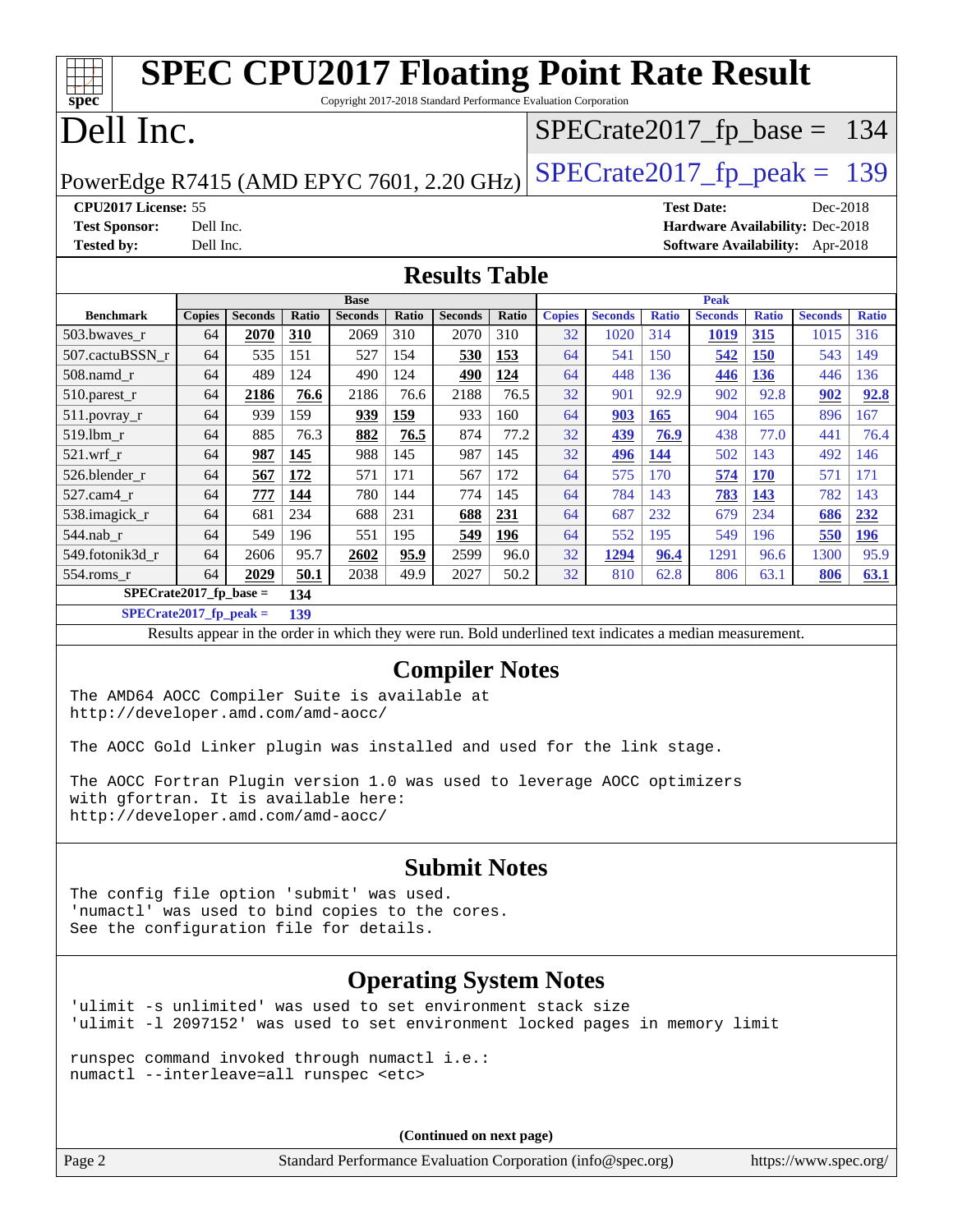# **[spec](http://www.spec.org/)**

# **[SPEC CPU2017 Floating Point Rate Result](http://www.spec.org/auto/cpu2017/Docs/result-fields.html#SPECCPU2017FloatingPointRateResult)**

Copyright 2017-2018 Standard Performance Evaluation Corporation

## Dell Inc.

[SPECrate2017\\_fp\\_base =](http://www.spec.org/auto/cpu2017/Docs/result-fields.html#SPECrate2017fpbase) 134

PowerEdge R7415 (AMD EPYC 7601, 2.20 GHz)  $\text{SPECrate2017\_fp\_peak} = 139$ 

**[CPU2017 License:](http://www.spec.org/auto/cpu2017/Docs/result-fields.html#CPU2017License)** 55 **[Test Date:](http://www.spec.org/auto/cpu2017/Docs/result-fields.html#TestDate)** Dec-2018 **[Test Sponsor:](http://www.spec.org/auto/cpu2017/Docs/result-fields.html#TestSponsor)** Dell Inc. **[Hardware Availability:](http://www.spec.org/auto/cpu2017/Docs/result-fields.html#HardwareAvailability)** Dec-2018 **[Tested by:](http://www.spec.org/auto/cpu2017/Docs/result-fields.html#Testedby)** Dell Inc. **[Software Availability:](http://www.spec.org/auto/cpu2017/Docs/result-fields.html#SoftwareAvailability)** Apr-2018

#### **[Operating System Notes \(Continued\)](http://www.spec.org/auto/cpu2017/Docs/result-fields.html#OperatingSystemNotes)**

Set dirty\_ratio=8 to limit dirty cache to 8% of memory Set swappiness=1 to swap only if necessary Set zone\_reclaim\_mode=1 to free local node memory and avoid remote memory sync then drop\_caches=3 to reset caches before invoking runcpu

dirty\_ratio, swappiness, zone\_reclaim\_mode and drop\_caches were all set using privileged echo (e.g. echo 1 > /proc/sys/vm/swappiness).

Transparent huge pages were enabled for this run (OS default)

#### **[General Notes](http://www.spec.org/auto/cpu2017/Docs/result-fields.html#GeneralNotes)**

Environment variables set by runcpu before the start of the run: LD\_LIBRARY\_PATH = "/home/cpu2017-1.0.5/amd1704-rate-libs-revD/64;/home/cpu2017-1.0.5/amd1704-rate-libs-revD/32:" MALLOC\_CONF = "lg\_chunk:28"

Binaries were compiled on a system with 2x AMD EPYC 7601 CPU + 512GB Memory using RHEL 7.4 NA: The test sponsor attests, as of date of publication, that CVE-2017-5754 (Meltdown) is mitigated in the system as tested and documented. Yes: The test sponsor attests, as of date of publication, that CVE-2017-5753 (Spectre variant 1) is mitigated in the system as tested and documented. Yes: The test sponsor attests, as of date of publication, that CVE-2017-5715 (Spectre variant 2) is mitigated in the system as tested and documented.

jemalloc: configured and built with GCC v4.8.5 in RHEL v7.2 under default conditions. jemalloc: sources available from jemalloc.net or <https://github.com/jemalloc/jemalloc/releases> jemalloc uses environment variable MALLOC\_CONF with values narenas and lg\_chunk: narenas: sets the maximum number of arenas to use for automatic multiplexing of threads and arenas. lg chunk: set the virtual memory chunk size (log base 2). For example, lg\_chunk:21 sets the default chunk size to 2^21 = 2MiB.

#### **[Platform Notes](http://www.spec.org/auto/cpu2017/Docs/result-fields.html#PlatformNotes)**

 BIOS settings: Memory Interleaving set to Channel Interleaving Virtualization Technology disabled System Profile set to Custom CPU Power Management set to Maximum Performance Memory Frequency set to Maximum Performance

**(Continued on next page)**

| Page 3 | Standard Performance Evaluation Corporation (info@spec.org) | https://www.spec.org/ |
|--------|-------------------------------------------------------------|-----------------------|
|--------|-------------------------------------------------------------|-----------------------|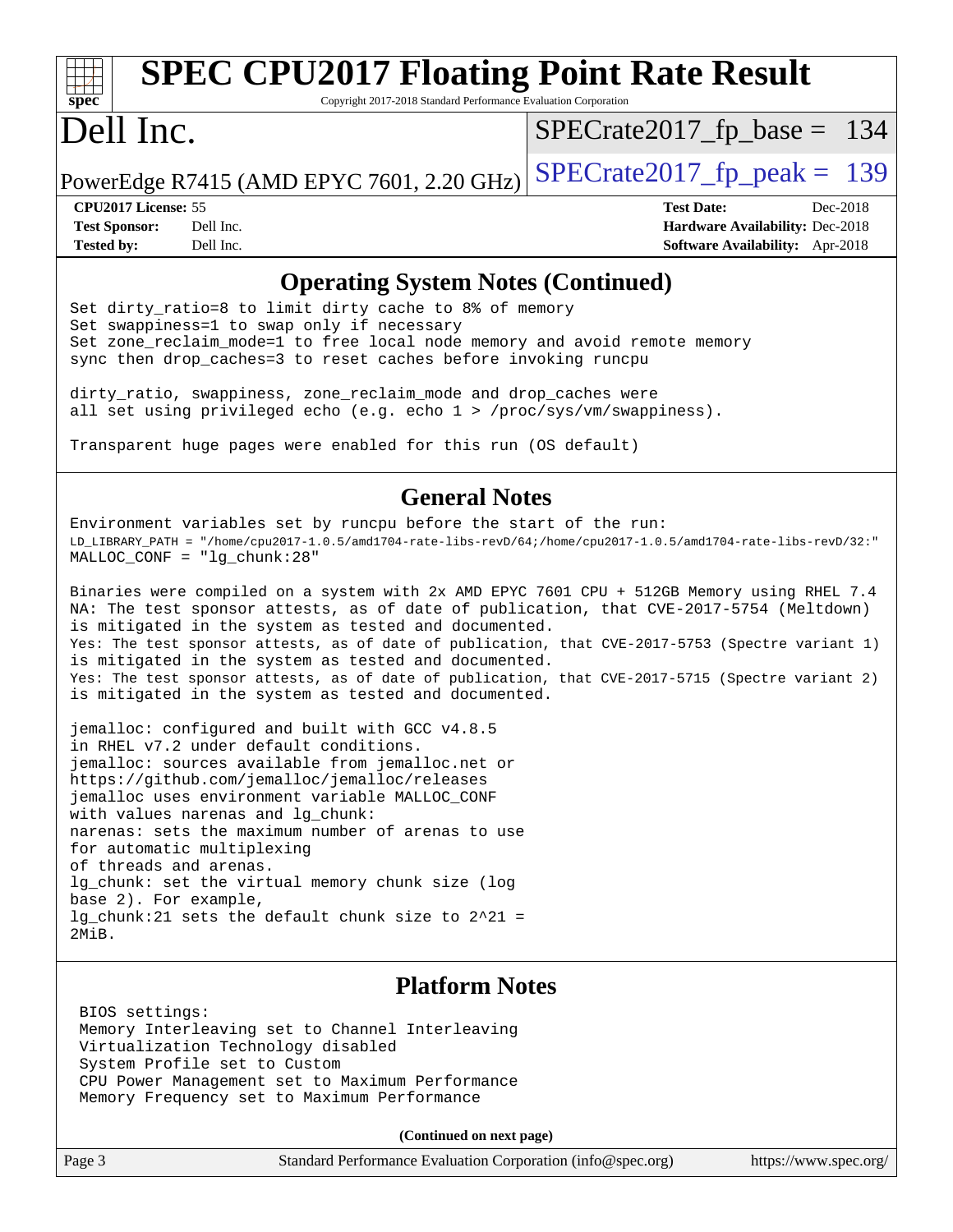| spec <sup>®</sup>                                                                                                                                        |                                                                                                                                                                                                                                                                                                                     | <b>SPEC CPU2017 Floating Point Rate Result</b><br>Copyright 2017-2018 Standard Performance Evaluation Corporation                                                                                                                                                                                                                                                                                                                                                                                      |                               |                                                                                       |
|----------------------------------------------------------------------------------------------------------------------------------------------------------|---------------------------------------------------------------------------------------------------------------------------------------------------------------------------------------------------------------------------------------------------------------------------------------------------------------------|--------------------------------------------------------------------------------------------------------------------------------------------------------------------------------------------------------------------------------------------------------------------------------------------------------------------------------------------------------------------------------------------------------------------------------------------------------------------------------------------------------|-------------------------------|---------------------------------------------------------------------------------------|
| Dell Inc.                                                                                                                                                |                                                                                                                                                                                                                                                                                                                     |                                                                                                                                                                                                                                                                                                                                                                                                                                                                                                        | $SPECrate2017_fp\_base = 134$ |                                                                                       |
|                                                                                                                                                          |                                                                                                                                                                                                                                                                                                                     | PowerEdge R7415 (AMD EPYC 7601, 2.20 GHz)                                                                                                                                                                                                                                                                                                                                                                                                                                                              | $SPECrate2017_fp\_peak = 139$ |                                                                                       |
| CPU2017 License: 55<br><b>Test Sponsor:</b><br><b>Tested by:</b>                                                                                         | Dell Inc.<br>Dell Inc.                                                                                                                                                                                                                                                                                              |                                                                                                                                                                                                                                                                                                                                                                                                                                                                                                        | <b>Test Date:</b>             | Dec-2018<br><b>Hardware Availability: Dec-2018</b><br>Software Availability: Apr-2018 |
|                                                                                                                                                          |                                                                                                                                                                                                                                                                                                                     | <b>Platform Notes (Continued)</b>                                                                                                                                                                                                                                                                                                                                                                                                                                                                      |                               |                                                                                       |
| Turbo Boost enabled<br>From /proc/cpuinfo<br>$\mathbf{1}$                                                                                                | C States set to Autonomous<br>Memory Patrol Scrub disabled<br>Memory Refresh Rate set to 1x<br>PCI ASPM L1 Link Power Management disabled<br>Determinism Slider set to Power Determinism<br>For more information on this section, see<br>"physical id"s (chips)<br>64 "processors"<br>cpu cores : 32<br>sibling: 64 | Sysinfo program /home/cpu2017-1.0.5/bin/sysinfo<br>Rev: r5974 of 2018-05-19 9bcde8f2999c33d61f64985e45859ea9<br>running on linux-f185 Thu Dec 6 14:52:36 2018<br>SUT (System Under Test) info as seen by some common utilities.<br>https://www.spec.org/cpu2017/Docs/config.html#sysinfo<br>model name: AMD EPYC 7601 32-Core Processor<br>cores, siblings (Caution: counting these is hw and system dependent. The following<br>excerpts from /proc/cpuinfo might not be reliable. Use with caution.) |                               |                                                                                       |
|                                                                                                                                                          | 29 30 31                                                                                                                                                                                                                                                                                                            | physical 0: cores 0 1 8 9 10 11 12 13 14 15 16 17 18 19 20 21 22 23 24 25 26 27 28                                                                                                                                                                                                                                                                                                                                                                                                                     |                               |                                                                                       |
| From lscpu:<br>CPU(s):<br>Socket(s):<br>Vendor ID:<br>Model:<br>Stepping:<br>CPU MHz:<br>BogoMIPS:<br>L1d cache:<br>Lli cache:<br>L2 cache:<br>L3 cache: | Architecture:<br>$CPU$ op-mode( $s$ ):<br>Byte Order:<br>On-line CPU(s) list:<br>Thread(s) per core:<br>Core(s) per socket:<br>NUMA $node(s)$ :<br>CPU family:<br>Model name:<br>Virtualization:                                                                                                                    | x86_64<br>$32$ -bit, $64$ -bit<br>Little Endian<br>64<br>$0 - 63$<br>2<br>32<br>1<br>4<br>AuthenticAMD<br>23<br>1<br>AMD EPYC 7601 32-Core Processor<br>2<br>2195.818<br>4391.63<br>$AMD-V$<br>32K<br>64K<br>512K<br>8192K                                                                                                                                                                                                                                                                             |                               |                                                                                       |
|                                                                                                                                                          | (Continued on next page)                                                                                                                                                                                                                                                                                            |                                                                                                                                                                                                                                                                                                                                                                                                                                                                                                        |                               |                                                                                       |
| Page 4                                                                                                                                                   |                                                                                                                                                                                                                                                                                                                     | Standard Performance Evaluation Corporation (info@spec.org)                                                                                                                                                                                                                                                                                                                                                                                                                                            |                               | https://www.spec.org/                                                                 |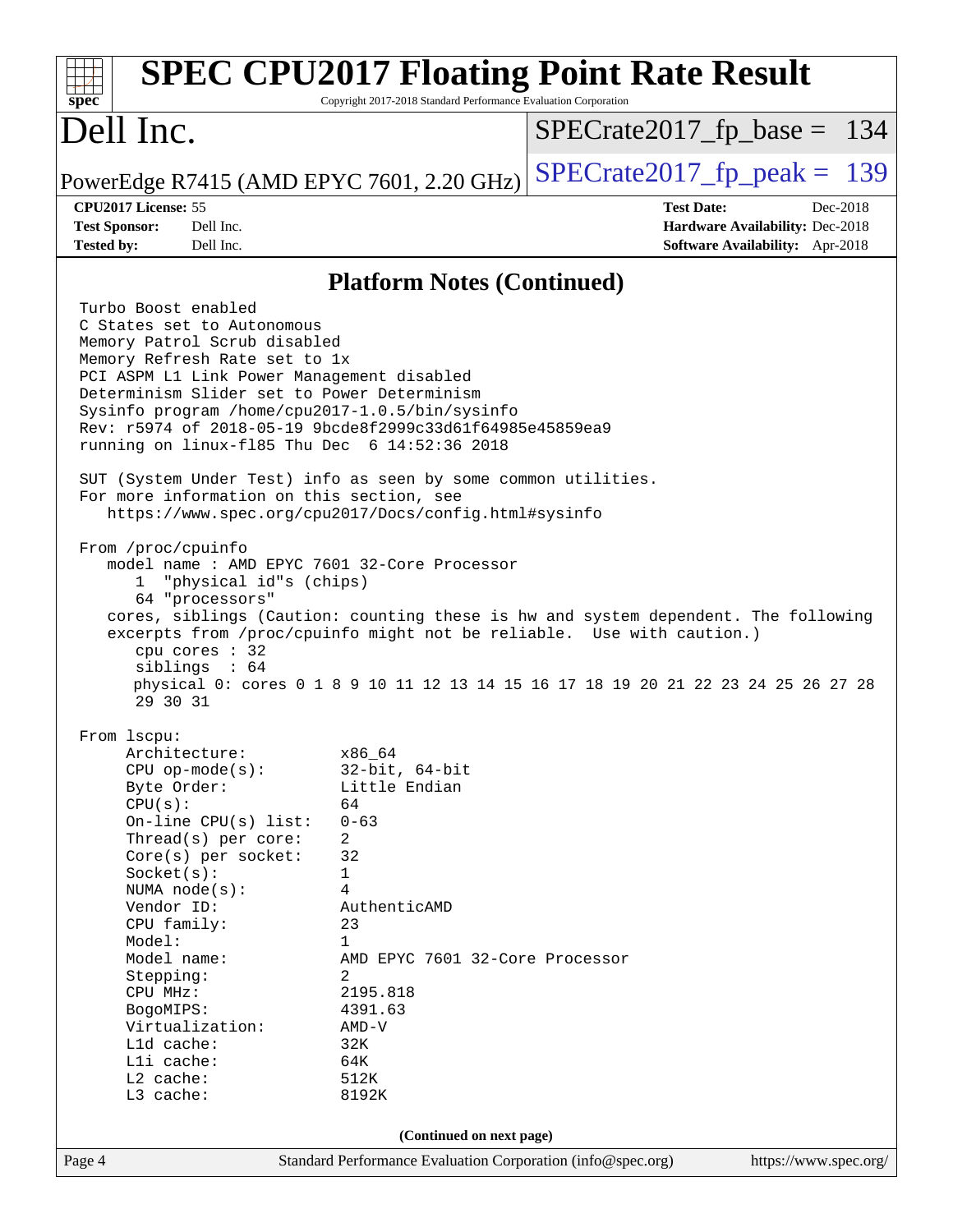| <b>SPEC CPU2017 Floating Point Rate Result</b><br>Copyright 2017-2018 Standard Performance Evaluation Corporation<br>spec                                                                                                                                                                                                                                                                                                                                                                                                                                                                                                                                                                                                                                                                                                                                                                                                                                                                                                                                                                                                                                                                                                                                                                                                                                                                                                                                                                                                                                                                                                                                                                                                                                                                                                                                 |                                                                                                                                                                                                                                                                                                                             |
|-----------------------------------------------------------------------------------------------------------------------------------------------------------------------------------------------------------------------------------------------------------------------------------------------------------------------------------------------------------------------------------------------------------------------------------------------------------------------------------------------------------------------------------------------------------------------------------------------------------------------------------------------------------------------------------------------------------------------------------------------------------------------------------------------------------------------------------------------------------------------------------------------------------------------------------------------------------------------------------------------------------------------------------------------------------------------------------------------------------------------------------------------------------------------------------------------------------------------------------------------------------------------------------------------------------------------------------------------------------------------------------------------------------------------------------------------------------------------------------------------------------------------------------------------------------------------------------------------------------------------------------------------------------------------------------------------------------------------------------------------------------------------------------------------------------------------------------------------------------|-----------------------------------------------------------------------------------------------------------------------------------------------------------------------------------------------------------------------------------------------------------------------------------------------------------------------------|
| Dell Inc.                                                                                                                                                                                                                                                                                                                                                                                                                                                                                                                                                                                                                                                                                                                                                                                                                                                                                                                                                                                                                                                                                                                                                                                                                                                                                                                                                                                                                                                                                                                                                                                                                                                                                                                                                                                                                                                 | $SPECrate2017_fp\_base = 134$                                                                                                                                                                                                                                                                                               |
| PowerEdge R7415 (AMD EPYC 7601, 2.20 GHz)                                                                                                                                                                                                                                                                                                                                                                                                                                                                                                                                                                                                                                                                                                                                                                                                                                                                                                                                                                                                                                                                                                                                                                                                                                                                                                                                                                                                                                                                                                                                                                                                                                                                                                                                                                                                                 | $SPECTate2017$ _fp_peak = 139                                                                                                                                                                                                                                                                                               |
| CPU2017 License: 55<br><b>Test Sponsor:</b><br>Dell Inc.<br><b>Tested by:</b><br>Dell Inc.                                                                                                                                                                                                                                                                                                                                                                                                                                                                                                                                                                                                                                                                                                                                                                                                                                                                                                                                                                                                                                                                                                                                                                                                                                                                                                                                                                                                                                                                                                                                                                                                                                                                                                                                                                | <b>Test Date:</b><br>Dec-2018<br>Hardware Availability: Dec-2018<br>Software Availability: Apr-2018                                                                                                                                                                                                                         |
| <b>Platform Notes (Continued)</b>                                                                                                                                                                                                                                                                                                                                                                                                                                                                                                                                                                                                                                                                                                                                                                                                                                                                                                                                                                                                                                                                                                                                                                                                                                                                                                                                                                                                                                                                                                                                                                                                                                                                                                                                                                                                                         |                                                                                                                                                                                                                                                                                                                             |
| NUMA $node0$ $CPU(s)$ :<br>NUMA nodel CPU(s):<br>NUMA $node2$ $CPU(s):$<br>NUMA node3 CPU(s):<br>Flags:<br>pat pse36 clflush mmx fxsr sse sse2 ht syscall nx mmxext fxsr_opt pdpelgb rdtscp lm<br>constant_tsc rep_good nopl nonstop_tsc extd_apicid amd_dcm aperfmperf eagerfpu pni<br>pclmulqdq monitor ssse3 fma cx16 sse4_1 sse4_2 movbe popcnt aes xsave avx f16c<br>rdrand lahf_lm cmp_legacy svm extapic cr8_legacy abm sse4a misalignsse 3dnowprefetch<br>osvw skinit wdt tce topoext perfctr_core perfctr_nb bpext perfctr_12 mwaitx arat cpb<br>hw_pstate retpoline retpoline_amd npt lbrv svm_lock nrip_save tsc_scale vmcb_clean<br>flushbyasid decodeassists pausefilter pfthreshold vmmcall avic fsgsbase bmil avx2<br>smep bmi2 rdseed adx smap clflushopt sha_ni xsaveopt xsavec xgetbvl clzero irperf<br>ibpb overflow_recov succor smca<br>/proc/cpuinfo cache data<br>cache size : 512 KB<br>From numactl --hardware WARNING: a numactl 'node' might or might not correspond to a<br>physical chip.<br>$available: 4 nodes (0-3)$<br>node 0 cpus: 0 4 8 12 16 20 24 28 32 36 40 44 48 52 56 60<br>node 0 size: 128621 MB<br>node 0 free: 128409 MB<br>node 1 cpus: 1 5 9 13 17 21 25 29 33 37 41 45 49 53 57 61<br>node 1 size: 129018 MB<br>node 1 free: 128824 MB<br>node 2 cpus: 2 6 10 14 18 22 26 30 34 38 42 46 50 54 58 62<br>node 2 size: 129018 MB<br>node 2 free: 128836 MB<br>node 3 cpus: 3 7 11 15 19 23 27 31 35 39 43 47 51 55 59 63<br>node 3 size: 129017 MB<br>node 3 free: 128841 MB<br>node distances:<br>$\mathbf{1}$<br>node<br>$\overline{0}$<br>2<br>-3<br>0: 10 16 16 16<br>1: 16 10 16 16<br>2: 16 16 10 16<br>3:16<br>16 16<br>10<br>From /proc/meminfo<br>MemTotal:<br>528052376 kB<br>HugePages_Total:<br>0<br>Hugepagesize:<br>2048 kB<br>/usr/bin/lsb_release -d<br>SUSE Linux Enterprise Server 12 SP3 | 0, 4, 8, 12, 16, 20, 24, 28, 32, 36, 40, 44, 48, 52, 56, 60<br>1, 5, 9, 13, 17, 21, 25, 29, 33, 37, 41, 45, 49, 53, 57, 61<br>2, 6, 10, 14, 18, 22, 26, 30, 34, 38, 42, 46, 50, 54, 58, 62<br>3, 7, 11, 15, 19, 23, 27, 31, 35, 39, 43, 47, 51, 55, 59, 63<br>fpu vme de pse tsc msr pae mce cx8 apic sep mtrr pge mca cmov |
| (Continued on next page)                                                                                                                                                                                                                                                                                                                                                                                                                                                                                                                                                                                                                                                                                                                                                                                                                                                                                                                                                                                                                                                                                                                                                                                                                                                                                                                                                                                                                                                                                                                                                                                                                                                                                                                                                                                                                                  |                                                                                                                                                                                                                                                                                                                             |

Page 5 Standard Performance Evaluation Corporation [\(info@spec.org\)](mailto:info@spec.org) <https://www.spec.org/>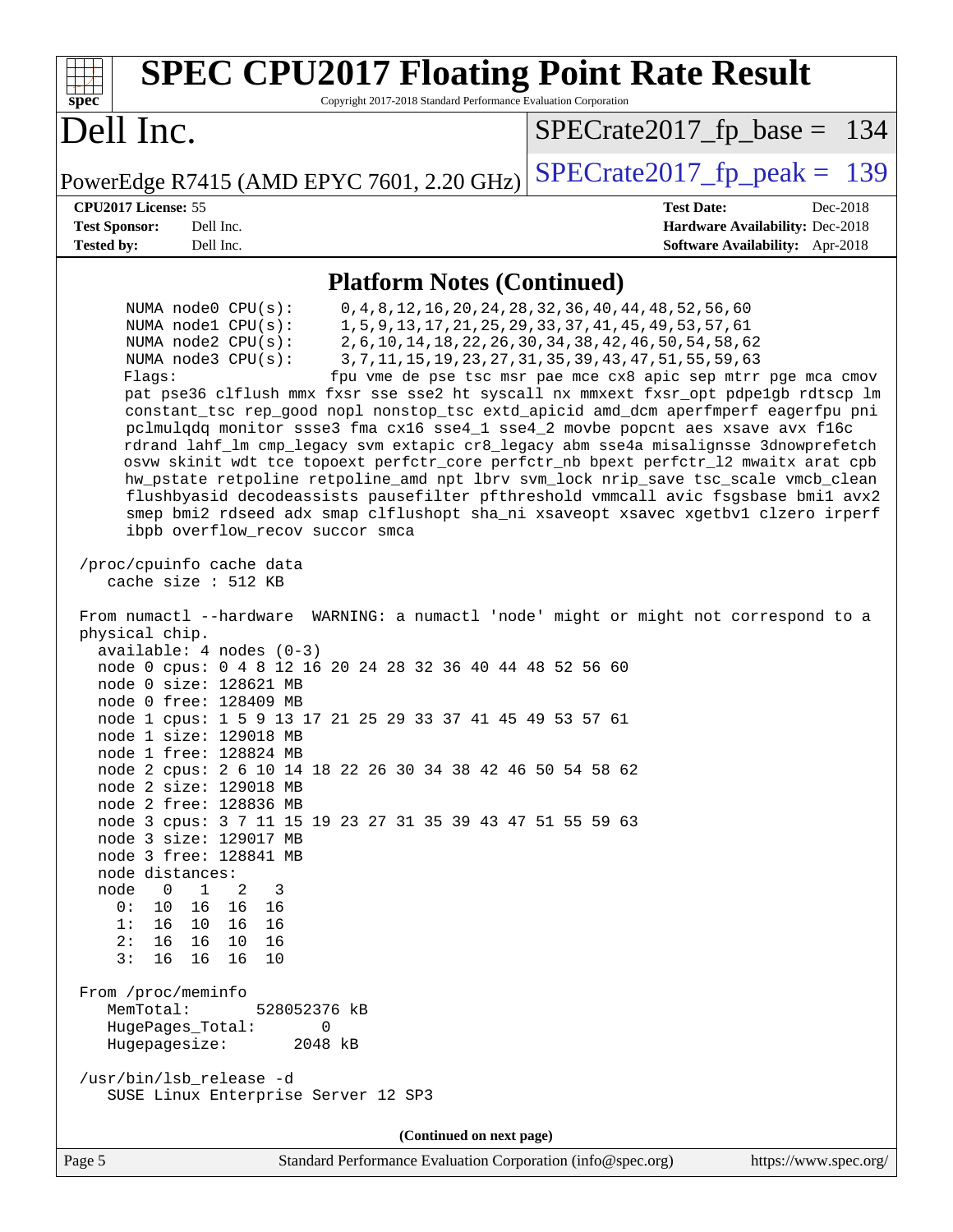| $SPECrate2017_fp\_base = 134$<br>$SPECrate2017_fp\_peak = 139$<br>CPU2017 License: 55<br><b>Test Date:</b><br>Dec-2018<br><b>Test Sponsor:</b><br>Dell Inc.<br>Hardware Availability: Dec-2018<br>Dell Inc.<br><b>Tested by:</b><br>Software Availability: Apr-2018<br><b>Platform Notes (Continued)</b><br>From /etc/*release* /etc/*version*<br>SuSE-release:<br>SUSE Linux Enterprise Server 12 (x86_64)<br>$VERSION = 12$<br>$PATCHLEVEL = 3$<br># This file is deprecated and will be removed in a future service pack or release.<br># Please check /etc/os-release for details about this release.<br>os-release:<br>NAME="SLES"<br>VERSION="12-SP3"<br>VERSION_ID="12.3"<br>PRETTY_NAME="SUSE Linux Enterprise Server 12 SP3"<br>ID="sles"<br>ANSI_COLOR="0;32"<br>CPE_NAME="cpe:/o:suse:sles:12:sp3"<br>uname $-a$ :<br>Linux linux-f185 4.4.126-94.22-default #1 SMP Wed Apr 11 07:45:03 UTC 2018 (9649989)<br>x86_64 x86_64 x86_64 GNU/Linux<br>Kernel self-reported vulnerability status:<br>Not affected<br>CVE-2017-5754 (Meltdown):<br>CVE-2017-5753 (Spectre variant 1): Mitigation: __user pointer sanitization<br>CVE-2017-5715 (Spectre variant 2): Mitigation: Full AMD retpoline + IBPB<br>run-level 3 Dec $6$ 03:47 last=5<br>SPEC is set to: /home/cpu2017-1.0.5<br>Type Size Used Avail Use% Mounted on<br>Filesystem<br>$/\text{dev/sda4}$<br>xfs<br>1.8T 9.5G 1.8T<br>$1\%$ /home<br>Additional information from dmidecode follows. WARNING: Use caution when you interpret<br>this section. The 'dmidecode' program reads system data which is "intended to allow<br>hardware to be accurately determined", but the intent may not be met, as there are<br>frequent changes to hardware, firmware, and the "DMTF SMBIOS" standard.<br>BIOS Dell Inc. 1.6.4 10/04/2018 | <b>SPEC CPU2017 Floating Point Rate Result</b><br>Copyright 2017-2018 Standard Performance Evaluation Corporation<br>spec <sup>®</sup> |  |
|--------------------------------------------------------------------------------------------------------------------------------------------------------------------------------------------------------------------------------------------------------------------------------------------------------------------------------------------------------------------------------------------------------------------------------------------------------------------------------------------------------------------------------------------------------------------------------------------------------------------------------------------------------------------------------------------------------------------------------------------------------------------------------------------------------------------------------------------------------------------------------------------------------------------------------------------------------------------------------------------------------------------------------------------------------------------------------------------------------------------------------------------------------------------------------------------------------------------------------------------------------------------------------------------------------------------------------------------------------------------------------------------------------------------------------------------------------------------------------------------------------------------------------------------------------------------------------------------------------------------------------------------------------------------------------------------------------------------------------------------------------------------------------------------------|----------------------------------------------------------------------------------------------------------------------------------------|--|
|                                                                                                                                                                                                                                                                                                                                                                                                                                                                                                                                                                                                                                                                                                                                                                                                                                                                                                                                                                                                                                                                                                                                                                                                                                                                                                                                                                                                                                                                                                                                                                                                                                                                                                                                                                                                  | Dell Inc.                                                                                                                              |  |
|                                                                                                                                                                                                                                                                                                                                                                                                                                                                                                                                                                                                                                                                                                                                                                                                                                                                                                                                                                                                                                                                                                                                                                                                                                                                                                                                                                                                                                                                                                                                                                                                                                                                                                                                                                                                  | PowerEdge R7415 (AMD EPYC 7601, 2.20 GHz)                                                                                              |  |
|                                                                                                                                                                                                                                                                                                                                                                                                                                                                                                                                                                                                                                                                                                                                                                                                                                                                                                                                                                                                                                                                                                                                                                                                                                                                                                                                                                                                                                                                                                                                                                                                                                                                                                                                                                                                  |                                                                                                                                        |  |
|                                                                                                                                                                                                                                                                                                                                                                                                                                                                                                                                                                                                                                                                                                                                                                                                                                                                                                                                                                                                                                                                                                                                                                                                                                                                                                                                                                                                                                                                                                                                                                                                                                                                                                                                                                                                  |                                                                                                                                        |  |
| 8x 80CE863280CE M386A8K40BM2-CTD 64 GB 4 rank 2666<br>8x Not Specified Not Specified<br>(End of data from sysinfo program)                                                                                                                                                                                                                                                                                                                                                                                                                                                                                                                                                                                                                                                                                                                                                                                                                                                                                                                                                                                                                                                                                                                                                                                                                                                                                                                                                                                                                                                                                                                                                                                                                                                                       | Memory:                                                                                                                                |  |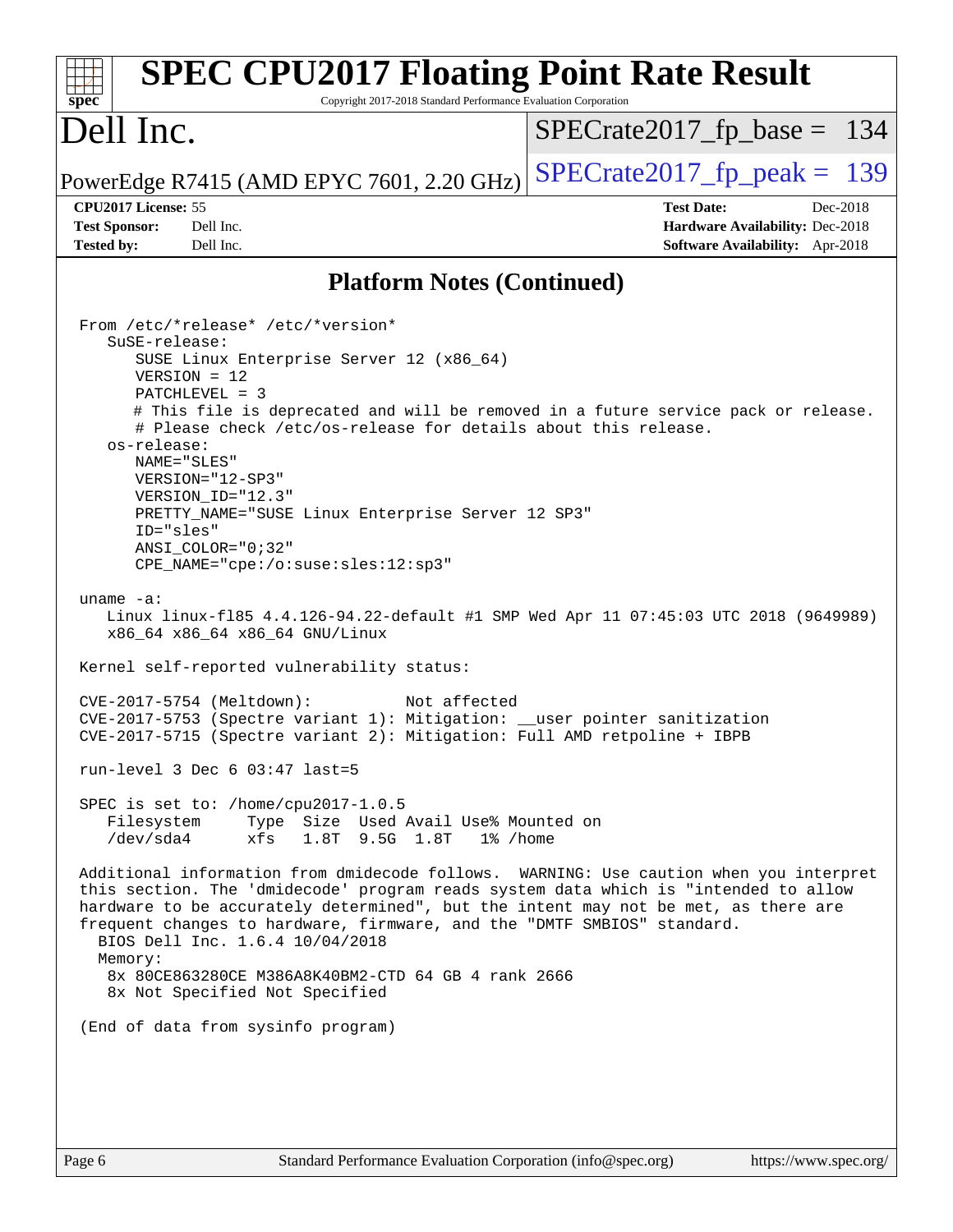| <b>SPEC CPU2017 Floating Point Rate Result</b><br>Copyright 2017-2018 Standard Performance Evaluation Corporation<br>$spec^*$                                                                                                                                                                                                                                                                                    |                                                                                                     |
|------------------------------------------------------------------------------------------------------------------------------------------------------------------------------------------------------------------------------------------------------------------------------------------------------------------------------------------------------------------------------------------------------------------|-----------------------------------------------------------------------------------------------------|
| Dell Inc.                                                                                                                                                                                                                                                                                                                                                                                                        | $SPECrate2017_fp\_base = 134$                                                                       |
| PowerEdge R7415 (AMD EPYC 7601, 2.20 GHz)                                                                                                                                                                                                                                                                                                                                                                        | $SPECTate2017$ _fp_peak = 139                                                                       |
| CPU2017 License: 55<br><b>Test Sponsor:</b><br>Dell Inc.<br><b>Tested by:</b><br>Dell Inc.                                                                                                                                                                                                                                                                                                                       | <b>Test Date:</b><br>Dec-2018<br>Hardware Availability: Dec-2018<br>Software Availability: Apr-2018 |
| <b>Compiler Version Notes</b>                                                                                                                                                                                                                                                                                                                                                                                    |                                                                                                     |
| 519.1bm_r(base, peak) 538.imagick_r(base, peak) 544.nab_r(base, peak)<br>CC.                                                                                                                                                                                                                                                                                                                                     |                                                                                                     |
| AOCC.LLVM.4.0.0.B35.2017_04_26 clang version 4.0.0 (CLANG:) (based on LLVM<br>AOCC.LLVM.4.0.0.B35.2017_04_26)<br>Target: x86_64-unknown-linux-gnu<br>Thread model: posix<br>InstalledDir: /root/work/compilers/AOCC-1.0-Compiler/bin                                                                                                                                                                             |                                                                                                     |
| CXXC 508.namd_r(base, peak) 510.parest_r(base, peak)                                                                                                                                                                                                                                                                                                                                                             |                                                                                                     |
| AOCC.LLVM.4.0.0.B35.2017_04_26 clang version 4.0.0 (CLANG:) (based on LLVM<br>AOCC.LLVM.4.0.0.B35.2017_04_26)<br>Target: x86_64-unknown-linux-gnu<br>Thread model: posix<br>InstalledDir: /root/work/compilers/AOCC-1.0-Compiler/bin<br>511.povray_r(base, peak) 526.blender_r(base, peak)<br>CC.                                                                                                                |                                                                                                     |
| AOCC.LLVM.4.0.0.B35.2017_04_26 clang version 4.0.0 (CLANG:) (based on LLVM<br>AOCC.LLVM.4.0.0.B35.2017_04_26)<br>Target: x86_64-unknown-linux-gnu<br>Thread model: posix<br>InstalledDir: /root/work/compilers/AOCC-1.0-Compiler/bin                                                                                                                                                                             |                                                                                                     |
| AOCC.LLVM.4.0.0.B35.2017_04_26 clang version 4.0.0 (CLANG:) (based on LLVM<br>AOCC.LLVM.4.0.0.B35.2017_04_26)<br>Target: x86_64-unknown-linux-gnu<br>Thread model: posix<br>InstalledDir: /root/work/compilers/AOCC-1.0-Compiler/bin                                                                                                                                                                             |                                                                                                     |
| FC 507.cactuBSSN_r(base, peak)<br>-------------------------------                                                                                                                                                                                                                                                                                                                                                |                                                                                                     |
| AOCC.LLVM.4.0.0.B35.2017_04_26 clang version 4.0.0 (CLANG:) (based on LLVM<br>AOCC.LLVM.4.0.0.B35.2017_04_26)<br>Target: x86_64-unknown-linux-gnu<br>Thread model: posix<br>InstalledDir: /root/work/compilers/AOCC-1.0-Compiler/bin<br>AOCC.LLVM.4.0.0.B35.2017_04_26 clang version 4.0.0 (CLANG:) (based on LLVM<br>AOCC.LLVM.4.0.0.B35.2017_04_26)<br>Target: x86_64-unknown-linux-gnu<br>Thread model: posix |                                                                                                     |
| (Continued on next page)                                                                                                                                                                                                                                                                                                                                                                                         |                                                                                                     |
| Standard Performance Evaluation Corporation (info@spec.org)<br>Page 7                                                                                                                                                                                                                                                                                                                                            | https://www.spec.org/                                                                               |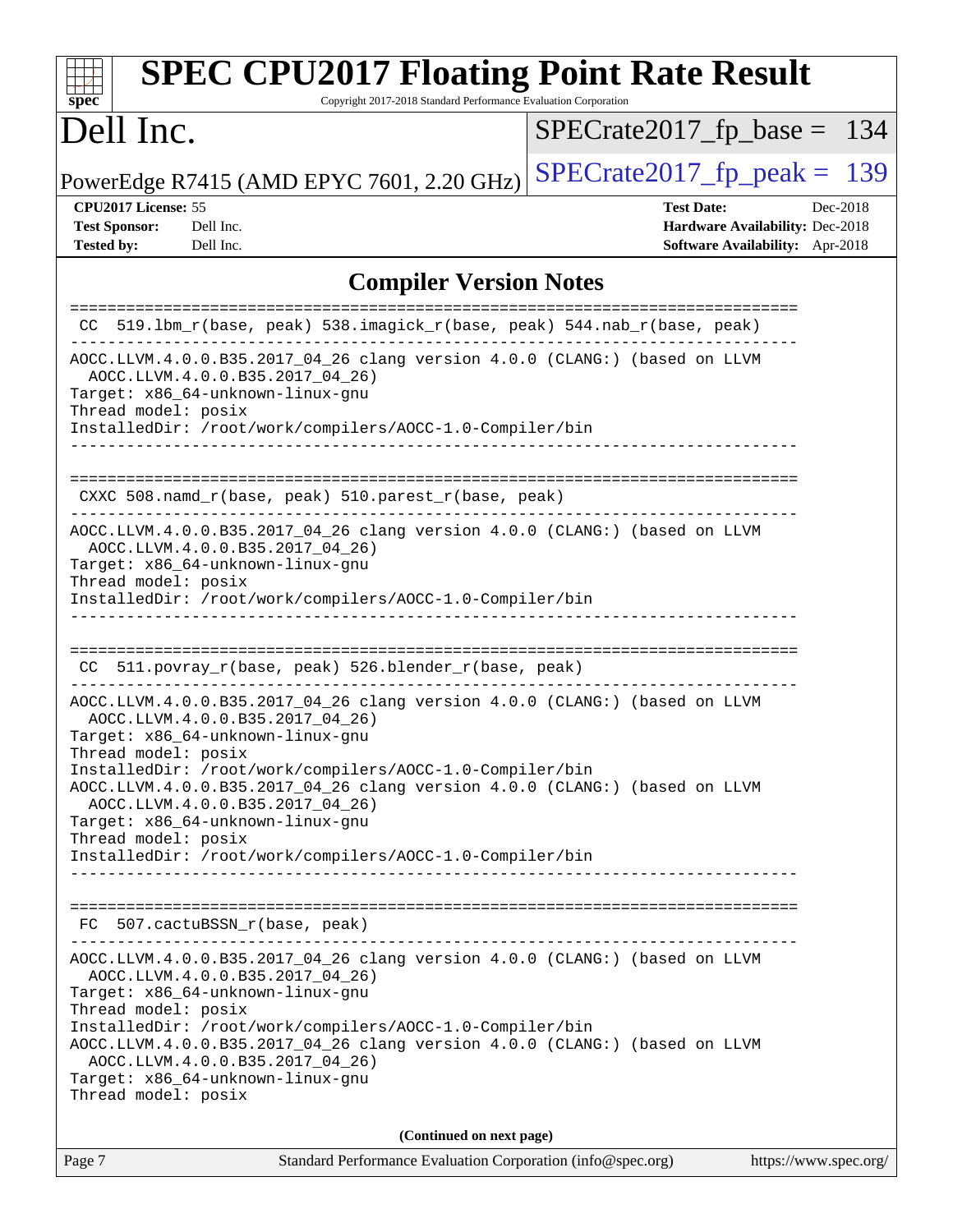| Dell Inc.                                                                                                                                                                                                                                                                                                                                                                                                                                                                                                                                                               | $SPECrate2017_fp\_base = 134$                                                                                     |
|-------------------------------------------------------------------------------------------------------------------------------------------------------------------------------------------------------------------------------------------------------------------------------------------------------------------------------------------------------------------------------------------------------------------------------------------------------------------------------------------------------------------------------------------------------------------------|-------------------------------------------------------------------------------------------------------------------|
| PowerEdge R7415 (AMD EPYC 7601, 2.20 GHz)                                                                                                                                                                                                                                                                                                                                                                                                                                                                                                                               | $SPECTate2017$ _fp_peak = 139                                                                                     |
| CPU2017 License: 55<br><b>Test Sponsor:</b><br>Dell Inc.<br><b>Tested by:</b><br>Dell Inc.                                                                                                                                                                                                                                                                                                                                                                                                                                                                              | <b>Test Date:</b><br>Dec-2018<br><b>Hardware Availability: Dec-2018</b><br><b>Software Availability:</b> Apr-2018 |
| <b>Compiler Version Notes (Continued)</b>                                                                                                                                                                                                                                                                                                                                                                                                                                                                                                                               |                                                                                                                   |
| InstalledDir: /root/work/compilers/AOCC-1.0-Compiler/bin<br>GNU Fortran (GCC) 4.8.2<br>Copyright (C) 2013 Free Software Foundation, Inc.<br>GNU Fortran comes with NO WARRANTY, to the extent permitted by law.<br>You may redistribute copies of GNU Fortran<br>under the terms of the GNU General Public License.<br>For more information about these matters, see the file named COPYING                                                                                                                                                                             |                                                                                                                   |
| 503.bwaves_r(base, peak) 549.fotonik3d_r(base, peak) 554.roms_r(base,<br>FC.<br>peak)                                                                                                                                                                                                                                                                                                                                                                                                                                                                                   |                                                                                                                   |
| GNU Fortran (GCC) 4.8.2<br>Copyright (C) 2013 Free Software Foundation, Inc.<br>GNU Fortran comes with NO WARRANTY, to the extent permitted by law.<br>You may redistribute copies of GNU Fortran<br>under the terms of the GNU General Public License.<br>For more information about these matters, see the file named COPYING                                                                                                                                                                                                                                         |                                                                                                                   |
| 521.wrf_r(base, peak) 527.cam4_r(base, peak)<br>CC.                                                                                                                                                                                                                                                                                                                                                                                                                                                                                                                     | ------------------------------                                                                                    |
| GNU Fortran (GCC) 4.8.2<br>Copyright (C) 2013 Free Software Foundation, Inc.<br>GNU Fortran comes with NO WARRANTY, to the extent permitted by law.<br>You may redistribute copies of GNU Fortran<br>under the terms of the GNU General Public License.<br>For more information about these matters, see the file named COPYING<br>AOCC.LLVM.4.0.0.B35.2017_04_26 clang version 4.0.0 (CLANG:) (based on LLVM<br>AOCC.LLVM.4.0.0.B35.2017_04_26)<br>Target: x86_64-unknown-linux-gnu<br>Thread model: posix<br>InstalledDir: /root/work/compilers/AOCC-1.0-Compiler/bin |                                                                                                                   |

[C benchmarks](http://www.spec.org/auto/cpu2017/Docs/result-fields.html#Cbenchmarks): [clang](http://www.spec.org/cpu2017/results/res2018q4/cpu2017-20181210-10159.flags.html#user_CCbase_Fclang3_a68b77bfed473bd9cdd22529af008e8306c2e3948617c8991604c1a2000ee4a73ef90dd8bc793e105fe4165a625d26dacbda4708d828ad19048918c071b363ec)

[C++ benchmarks:](http://www.spec.org/auto/cpu2017/Docs/result-fields.html#CXXbenchmarks) [clang++](http://www.spec.org/cpu2017/results/res2018q4/cpu2017-20181210-10159.flags.html#user_CXXbase_Fclang3_57a48582e5be507d19b2527b3e7d4f85d9b8669ffc9a8a0dbb9bcf949a918a58bbab411e0c4d14a3922022a3e425a90db94042683824c1806feff4324ca1000d)

**(Continued on next page)**

Page 8 Standard Performance Evaluation Corporation [\(info@spec.org\)](mailto:info@spec.org) <https://www.spec.org/>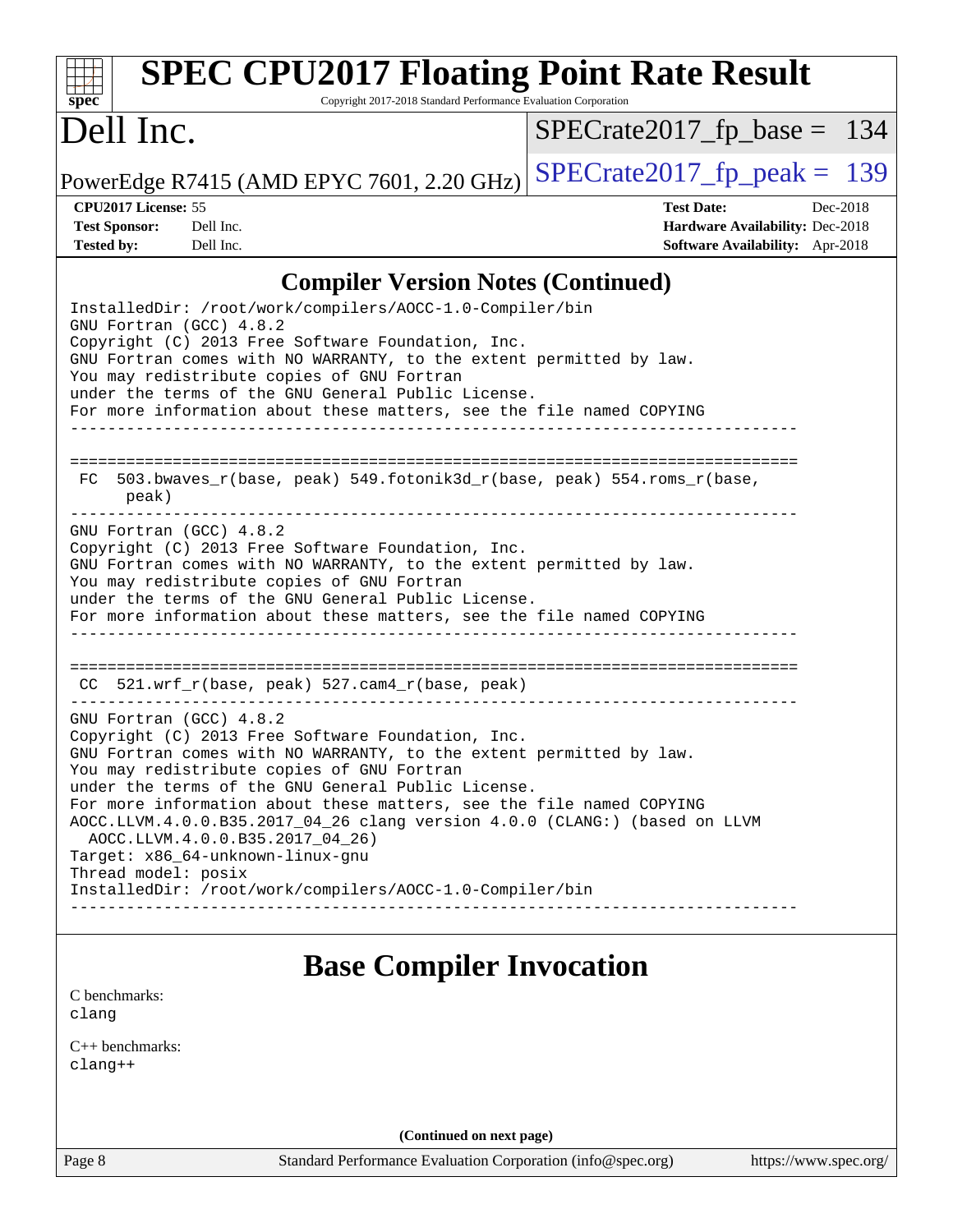#### **[spec](http://www.spec.org/) [SPEC CPU2017 Floating Point Rate Result](http://www.spec.org/auto/cpu2017/Docs/result-fields.html#SPECCPU2017FloatingPointRateResult)**

Copyright 2017-2018 Standard Performance Evaluation Corporation

# Dell Inc.

[SPECrate2017\\_fp\\_base =](http://www.spec.org/auto/cpu2017/Docs/result-fields.html#SPECrate2017fpbase) 134

PowerEdge R7415 (AMD EPYC 7601, 2.20 GHz)  $\left|$  [SPECrate2017\\_fp\\_peak =](http://www.spec.org/auto/cpu2017/Docs/result-fields.html#SPECrate2017fppeak) 139

**[CPU2017 License:](http://www.spec.org/auto/cpu2017/Docs/result-fields.html#CPU2017License)** 55 **[Test Date:](http://www.spec.org/auto/cpu2017/Docs/result-fields.html#TestDate)** Dec-2018 **[Test Sponsor:](http://www.spec.org/auto/cpu2017/Docs/result-fields.html#TestSponsor)** Dell Inc. **[Hardware Availability:](http://www.spec.org/auto/cpu2017/Docs/result-fields.html#HardwareAvailability)** Dec-2018 **[Tested by:](http://www.spec.org/auto/cpu2017/Docs/result-fields.html#Testedby)** Dell Inc. **[Software Availability:](http://www.spec.org/auto/cpu2017/Docs/result-fields.html#SoftwareAvailability)** Apr-2018

## **[Base Compiler Invocation \(Continued\)](http://www.spec.org/auto/cpu2017/Docs/result-fields.html#BaseCompilerInvocation)**

[Fortran benchmarks](http://www.spec.org/auto/cpu2017/Docs/result-fields.html#Fortranbenchmarks): [clang](http://www.spec.org/cpu2017/results/res2018q4/cpu2017-20181210-10159.flags.html#user_FCbase_Fclang3_a68b77bfed473bd9cdd22529af008e8306c2e3948617c8991604c1a2000ee4a73ef90dd8bc793e105fe4165a625d26dacbda4708d828ad19048918c071b363ec) [gfortran](http://www.spec.org/cpu2017/results/res2018q4/cpu2017-20181210-10159.flags.html#user_FCbase_aocc-gfortran_128c91a56d61ddb07404721e65b8f9498c31a443dacbd3b7f212891090eca86e2d099b520f75b99e9e8ac4fdec01f4d15f0b65e47123ec4c42b0759045731a1f)

[Benchmarks using both Fortran and C](http://www.spec.org/auto/cpu2017/Docs/result-fields.html#BenchmarksusingbothFortranandC): [clang](http://www.spec.org/cpu2017/results/res2018q4/cpu2017-20181210-10159.flags.html#user_CC_FCbase_Fclang3_a68b77bfed473bd9cdd22529af008e8306c2e3948617c8991604c1a2000ee4a73ef90dd8bc793e105fe4165a625d26dacbda4708d828ad19048918c071b363ec) [gfortran](http://www.spec.org/cpu2017/results/res2018q4/cpu2017-20181210-10159.flags.html#user_CC_FCbase_aocc-gfortran_128c91a56d61ddb07404721e65b8f9498c31a443dacbd3b7f212891090eca86e2d099b520f75b99e9e8ac4fdec01f4d15f0b65e47123ec4c42b0759045731a1f)

[Benchmarks using both C and C++](http://www.spec.org/auto/cpu2017/Docs/result-fields.html#BenchmarksusingbothCandCXX): [clang++](http://www.spec.org/cpu2017/results/res2018q4/cpu2017-20181210-10159.flags.html#user_CC_CXXbase_Fclang3_57a48582e5be507d19b2527b3e7d4f85d9b8669ffc9a8a0dbb9bcf949a918a58bbab411e0c4d14a3922022a3e425a90db94042683824c1806feff4324ca1000d) [clang](http://www.spec.org/cpu2017/results/res2018q4/cpu2017-20181210-10159.flags.html#user_CC_CXXbase_Fclang3_a68b77bfed473bd9cdd22529af008e8306c2e3948617c8991604c1a2000ee4a73ef90dd8bc793e105fe4165a625d26dacbda4708d828ad19048918c071b363ec)

[Benchmarks using Fortran, C, and C++:](http://www.spec.org/auto/cpu2017/Docs/result-fields.html#BenchmarksusingFortranCandCXX) [clang++](http://www.spec.org/cpu2017/results/res2018q4/cpu2017-20181210-10159.flags.html#user_CC_CXX_FCbase_Fclang3_57a48582e5be507d19b2527b3e7d4f85d9b8669ffc9a8a0dbb9bcf949a918a58bbab411e0c4d14a3922022a3e425a90db94042683824c1806feff4324ca1000d) [clang](http://www.spec.org/cpu2017/results/res2018q4/cpu2017-20181210-10159.flags.html#user_CC_CXX_FCbase_Fclang3_a68b77bfed473bd9cdd22529af008e8306c2e3948617c8991604c1a2000ee4a73ef90dd8bc793e105fe4165a625d26dacbda4708d828ad19048918c071b363ec) [gfortran](http://www.spec.org/cpu2017/results/res2018q4/cpu2017-20181210-10159.flags.html#user_CC_CXX_FCbase_aocc-gfortran_128c91a56d61ddb07404721e65b8f9498c31a443dacbd3b7f212891090eca86e2d099b520f75b99e9e8ac4fdec01f4d15f0b65e47123ec4c42b0759045731a1f)

#### **[Base Portability Flags](http://www.spec.org/auto/cpu2017/Docs/result-fields.html#BasePortabilityFlags)**

 503.bwaves\_r: [-DSPEC\\_LP64](http://www.spec.org/cpu2017/results/res2018q4/cpu2017-20181210-10159.flags.html#suite_baseEXTRA_PORTABILITY503_bwaves_r_DSPEC_LP64) 507.cactuBSSN\_r: [-DSPEC\\_LP64](http://www.spec.org/cpu2017/results/res2018q4/cpu2017-20181210-10159.flags.html#suite_baseEXTRA_PORTABILITY507_cactuBSSN_r_DSPEC_LP64) 508.namd\_r: [-DSPEC\\_LP64](http://www.spec.org/cpu2017/results/res2018q4/cpu2017-20181210-10159.flags.html#suite_baseEXTRA_PORTABILITY508_namd_r_DSPEC_LP64) 510.parest\_r: [-DSPEC\\_LP64](http://www.spec.org/cpu2017/results/res2018q4/cpu2017-20181210-10159.flags.html#suite_baseEXTRA_PORTABILITY510_parest_r_DSPEC_LP64) 511.povray\_r: [-DSPEC\\_LP64](http://www.spec.org/cpu2017/results/res2018q4/cpu2017-20181210-10159.flags.html#suite_baseEXTRA_PORTABILITY511_povray_r_DSPEC_LP64) 519.lbm\_r: [-DSPEC\\_LP64](http://www.spec.org/cpu2017/results/res2018q4/cpu2017-20181210-10159.flags.html#suite_baseEXTRA_PORTABILITY519_lbm_r_DSPEC_LP64) 521.wrf\_r: [-DSPEC\\_CASE\\_FLAG](http://www.spec.org/cpu2017/results/res2018q4/cpu2017-20181210-10159.flags.html#b521.wrf_r_baseCPORTABILITY_DSPEC_CASE_FLAG) [-fconvert=big-endian](http://www.spec.org/cpu2017/results/res2018q4/cpu2017-20181210-10159.flags.html#user_baseFPORTABILITY521_wrf_r_F-fconvert) [-DSPEC\\_LP64](http://www.spec.org/cpu2017/results/res2018q4/cpu2017-20181210-10159.flags.html#suite_baseEXTRA_PORTABILITY521_wrf_r_DSPEC_LP64) 526.blender\_r: [-funsigned-char](http://www.spec.org/cpu2017/results/res2018q4/cpu2017-20181210-10159.flags.html#user_baseCPORTABILITY526_blender_r_F-funsigned-char) [-D\\_\\_BOOL\\_DEFINED](http://www.spec.org/cpu2017/results/res2018q4/cpu2017-20181210-10159.flags.html#b526.blender_r_baseCXXPORTABILITY_D__BOOL_DEFINED) [-DSPEC\\_LP64](http://www.spec.org/cpu2017/results/res2018q4/cpu2017-20181210-10159.flags.html#suite_baseEXTRA_PORTABILITY526_blender_r_DSPEC_LP64) 527.cam4\_r: [-DSPEC\\_CASE\\_FLAG](http://www.spec.org/cpu2017/results/res2018q4/cpu2017-20181210-10159.flags.html#b527.cam4_r_basePORTABILITY_DSPEC_CASE_FLAG) [-DSPEC\\_LP64](http://www.spec.org/cpu2017/results/res2018q4/cpu2017-20181210-10159.flags.html#suite_baseEXTRA_PORTABILITY527_cam4_r_DSPEC_LP64) 538.imagick\_r: [-DSPEC\\_LP64](http://www.spec.org/cpu2017/results/res2018q4/cpu2017-20181210-10159.flags.html#suite_baseEXTRA_PORTABILITY538_imagick_r_DSPEC_LP64) 544.nab\_r: [-DSPEC\\_LP64](http://www.spec.org/cpu2017/results/res2018q4/cpu2017-20181210-10159.flags.html#suite_baseEXTRA_PORTABILITY544_nab_r_DSPEC_LP64) 549.fotonik3d\_r: [-DSPEC\\_LP64](http://www.spec.org/cpu2017/results/res2018q4/cpu2017-20181210-10159.flags.html#suite_baseEXTRA_PORTABILITY549_fotonik3d_r_DSPEC_LP64) 554.roms\_r: [-DSPEC\\_LP64](http://www.spec.org/cpu2017/results/res2018q4/cpu2017-20181210-10159.flags.html#suite_baseEXTRA_PORTABILITY554_roms_r_DSPEC_LP64)

#### **[Base Optimization Flags](http://www.spec.org/auto/cpu2017/Docs/result-fields.html#BaseOptimizationFlags)**

#### [C benchmarks](http://www.spec.org/auto/cpu2017/Docs/result-fields.html#Cbenchmarks):

[-flto](http://www.spec.org/cpu2017/results/res2018q4/cpu2017-20181210-10159.flags.html#user_CCbase_lto) [-Wl,-plugin-opt=-merge-constant](http://www.spec.org/cpu2017/results/res2018q4/cpu2017-20181210-10159.flags.html#user_CCbase_F-merge-constant_1d79771b5442061d9c8e05556c6b0c655e6c9e66f8c6936b0129d434b6acd2b1cf1b7cd2540d1570ff636111b08a6bc36e2e61fc34531f8ef7c1a34c57be1dbb) [-Wl,-plugin-opt=-lsr-in-nested-loop](http://www.spec.org/cpu2017/results/res2018q4/cpu2017-20181210-10159.flags.html#user_CCbase_lsr-in-nested-loop_1cff93fd95162f5e77640b5271e8bed680fb62b4a8d96fb8ab217ff3244646f1fbb342e31af83c263403bbf5249c7dc7732d5c86c3eab4cc8d32dcb7a6f33ca0) [-Wl,-plugin-opt=-disable-vect-cmp](http://www.spec.org/cpu2017/results/res2018q4/cpu2017-20181210-10159.flags.html#user_CCbase_disable-vect-cmp_1056b9a09b8ddc126e023b5f99ae33179ef568835465af9b7adeacf4b6480ff575c8aee439265bcfbcbf086f33f2fa5cca2bc4cf52b64c0cd2e10f6503cba02d) [-O3](http://www.spec.org/cpu2017/results/res2018q4/cpu2017-20181210-10159.flags.html#user_CCbase_F-O3) [-ffast-math](http://www.spec.org/cpu2017/results/res2018q4/cpu2017-20181210-10159.flags.html#user_CCbase_F-aocc-ffast-math_78dd175de6534c2005829757b9b0f2878e57b067cce6f7c443b2250ac68890960e2e1b320ca04b81ff7c62c6f87870ed05f06baf7875eea2990d38e3b73c71f1) [-march=znver1](http://www.spec.org/cpu2017/results/res2018q4/cpu2017-20181210-10159.flags.html#user_CCbase_F-march) [-fstruct-layout=2](http://www.spec.org/cpu2017/results/res2018q4/cpu2017-20181210-10159.flags.html#user_CCbase_F-fstruct-layout_a05ec02e17cdf7fe0c3950a6b005251b2b1e5e67af2b5298cf72714730c3d59ba290e75546b10aa22dac074c15ceaca36ae22c62cb51bcb2fbdc9dc4e7e222c4) [-mllvm -unroll-threshold=100](http://www.spec.org/cpu2017/results/res2018q4/cpu2017-20181210-10159.flags.html#user_CCbase_F-unroll-threshold_2755d0c78138845d361fa1543e3a063fffa198df9b3edf0cfb856bbc88a81e1769b12ac7a550c5d35197be55360db1a3f95a8d1304df999456cabf5120c45168) [-fremap-arrays](http://www.spec.org/cpu2017/results/res2018q4/cpu2017-20181210-10159.flags.html#user_CCbase_F-fremap-arrays) [-mno-avx2](http://www.spec.org/cpu2017/results/res2018q4/cpu2017-20181210-10159.flags.html#user_CCbase_F-mno-avx2) [-mllvm -inline-threshold=1000](http://www.spec.org/cpu2017/results/res2018q4/cpu2017-20181210-10159.flags.html#user_CCbase_inline-threshold_b7832241b0a6397e4ecdbaf0eb7defdc10f885c2a282fa3240fdc99844d543fda39cf8a4a9dccf68cf19b5438ac3b455264f478df15da0f4988afa40d8243bab) [-mllvm -disable-vect-cmp](http://www.spec.org/cpu2017/results/res2018q4/cpu2017-20181210-10159.flags.html#user_CCbase_disable-vect-cmp_d995c9eb800469498c6893dc847c54c903d59847b18cb2ac22011b9af7010c96d2d48d3c6b41246fe86945001509aa4dc528afb61cb238fd3b256a31781ea0cf) [-z muldefs](http://www.spec.org/cpu2017/results/res2018q4/cpu2017-20181210-10159.flags.html#user_CCbase_F-z-muldefs) [-ljemalloc](http://www.spec.org/cpu2017/results/res2018q4/cpu2017-20181210-10159.flags.html#user_CCbase_jemalloc-lib_d1249b907c500fa1c0672f44f562e3d0f79738ae9e3c4a9c376d49f265a04b9c99b167ecedbf6711b3085be911c67ff61f150a17b3472be731631ba4d0471706)

#### [C++ benchmarks:](http://www.spec.org/auto/cpu2017/Docs/result-fields.html#CXXbenchmarks)

[-flto](http://www.spec.org/cpu2017/results/res2018q4/cpu2017-20181210-10159.flags.html#user_CXXbase_lto) [-Wl,-plugin-opt=-merge-constant](http://www.spec.org/cpu2017/results/res2018q4/cpu2017-20181210-10159.flags.html#user_CXXbase_F-merge-constant_1d79771b5442061d9c8e05556c6b0c655e6c9e66f8c6936b0129d434b6acd2b1cf1b7cd2540d1570ff636111b08a6bc36e2e61fc34531f8ef7c1a34c57be1dbb)

[-Wl,-plugin-opt=-lsr-in-nested-loop](http://www.spec.org/cpu2017/results/res2018q4/cpu2017-20181210-10159.flags.html#user_CXXbase_lsr-in-nested-loop_1cff93fd95162f5e77640b5271e8bed680fb62b4a8d96fb8ab217ff3244646f1fbb342e31af83c263403bbf5249c7dc7732d5c86c3eab4cc8d32dcb7a6f33ca0) [-Wl,-plugin-opt=-disable-vect-cmp](http://www.spec.org/cpu2017/results/res2018q4/cpu2017-20181210-10159.flags.html#user_CXXbase_disable-vect-cmp_1056b9a09b8ddc126e023b5f99ae33179ef568835465af9b7adeacf4b6480ff575c8aee439265bcfbcbf086f33f2fa5cca2bc4cf52b64c0cd2e10f6503cba02d) [-O3](http://www.spec.org/cpu2017/results/res2018q4/cpu2017-20181210-10159.flags.html#user_CXXbase_F-O3) [-march=znver1](http://www.spec.org/cpu2017/results/res2018q4/cpu2017-20181210-10159.flags.html#user_CXXbase_F-march) [-mllvm -unroll-threshold=100](http://www.spec.org/cpu2017/results/res2018q4/cpu2017-20181210-10159.flags.html#user_CXXbase_F-unroll-threshold_2755d0c78138845d361fa1543e3a063fffa198df9b3edf0cfb856bbc88a81e1769b12ac7a550c5d35197be55360db1a3f95a8d1304df999456cabf5120c45168) [-finline-aggressive](http://www.spec.org/cpu2017/results/res2018q4/cpu2017-20181210-10159.flags.html#user_CXXbase_F-finline-aggressive)

**(Continued on next page)**

| Page 9 | Standard Performance Evaluation Corporation (info@spec.org) | https://www.spec.org/ |
|--------|-------------------------------------------------------------|-----------------------|
|--------|-------------------------------------------------------------|-----------------------|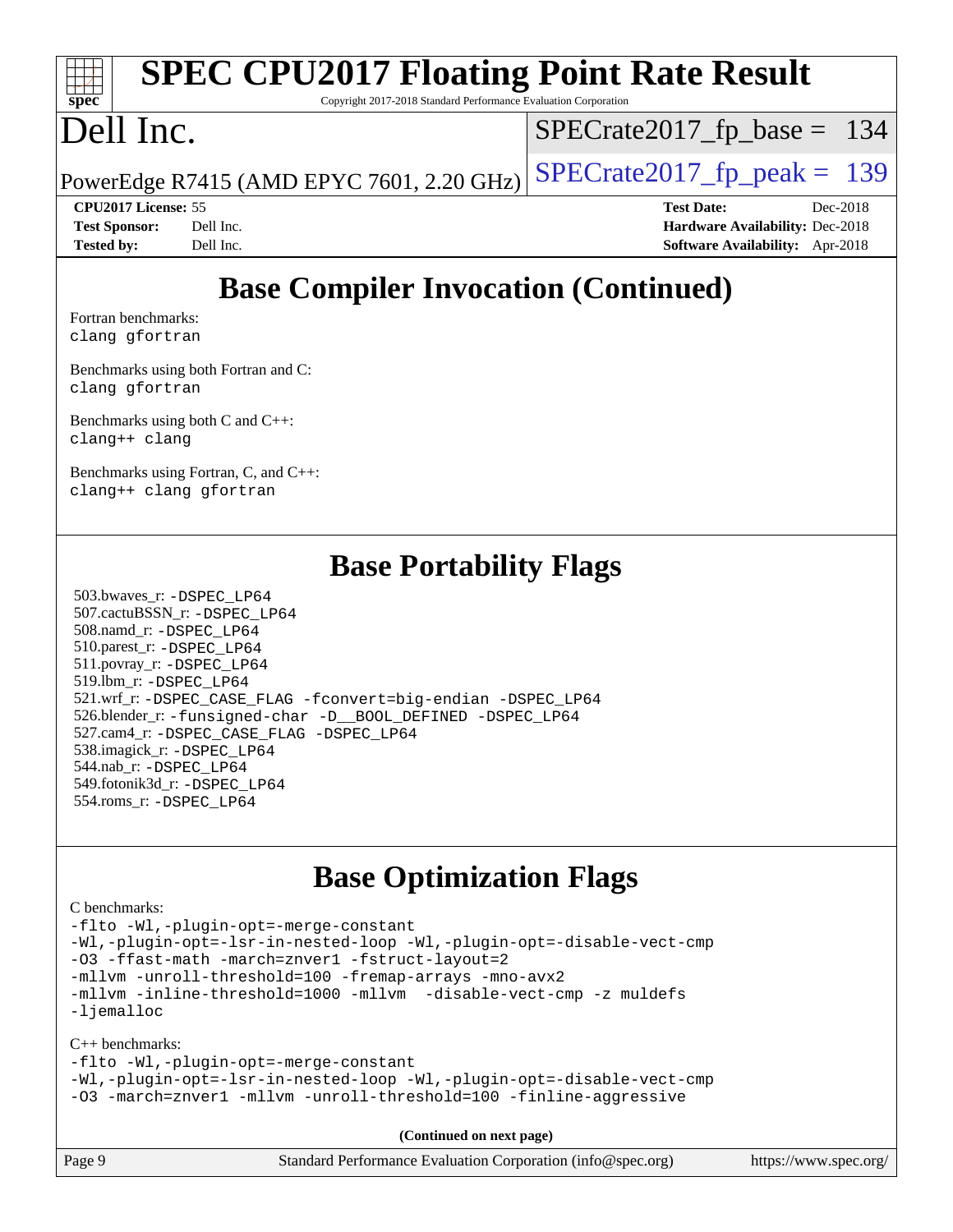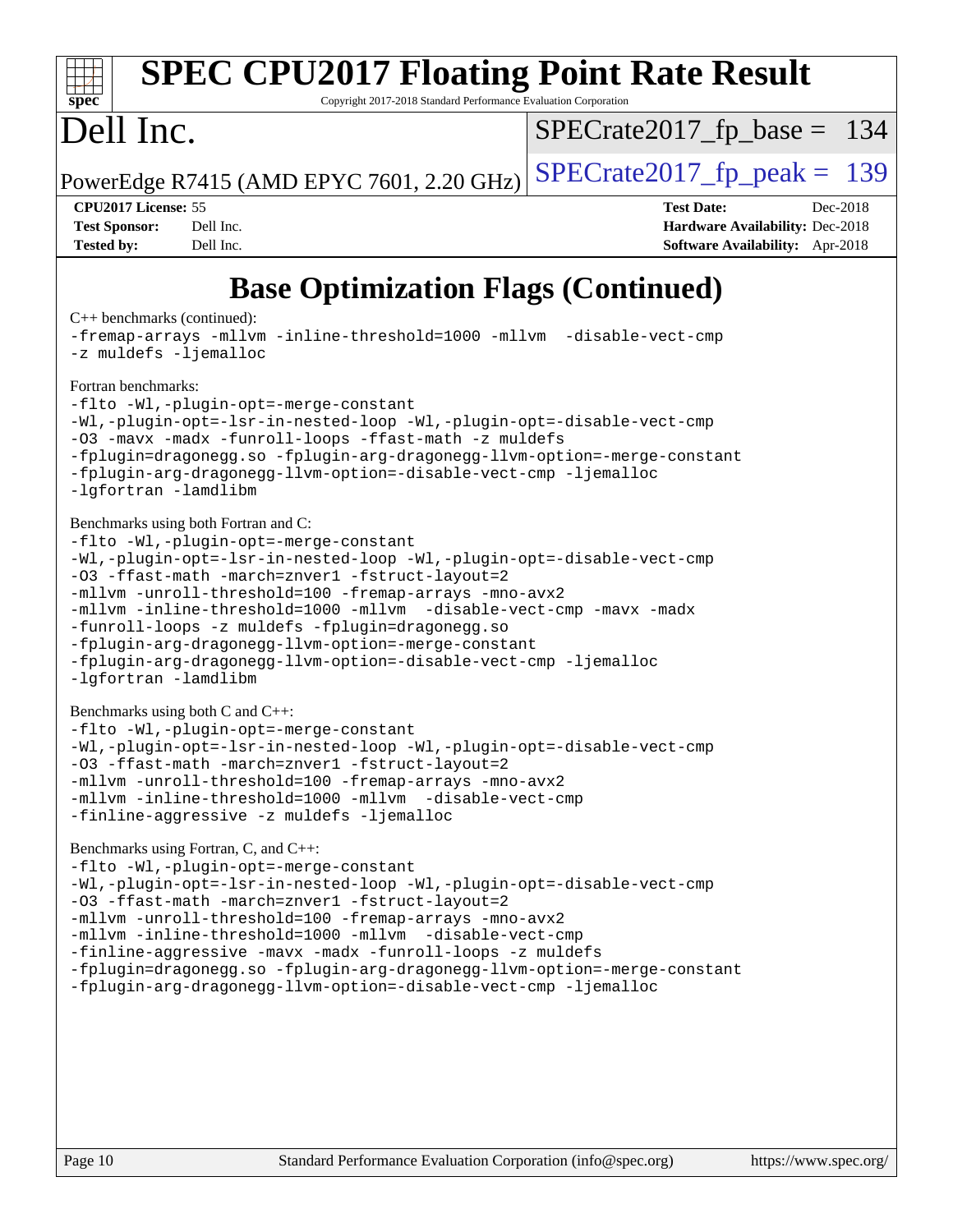# **[spec](http://www.spec.org/)**

# **[SPEC CPU2017 Floating Point Rate Result](http://www.spec.org/auto/cpu2017/Docs/result-fields.html#SPECCPU2017FloatingPointRateResult)**

Copyright 2017-2018 Standard Performance Evaluation Corporation

## Dell Inc.

[SPECrate2017\\_fp\\_base =](http://www.spec.org/auto/cpu2017/Docs/result-fields.html#SPECrate2017fpbase) 134

PowerEdge R7415 (AMD EPYC 7601, 2.20 GHz)  $\left|$  [SPECrate2017\\_fp\\_peak =](http://www.spec.org/auto/cpu2017/Docs/result-fields.html#SPECrate2017fppeak) 139

**[CPU2017 License:](http://www.spec.org/auto/cpu2017/Docs/result-fields.html#CPU2017License)** 55 **[Test Date:](http://www.spec.org/auto/cpu2017/Docs/result-fields.html#TestDate)** Dec-2018

**[Test Sponsor:](http://www.spec.org/auto/cpu2017/Docs/result-fields.html#TestSponsor)** Dell Inc. **[Hardware Availability:](http://www.spec.org/auto/cpu2017/Docs/result-fields.html#HardwareAvailability)** Dec-2018 **[Tested by:](http://www.spec.org/auto/cpu2017/Docs/result-fields.html#Testedby)** Dell Inc. **[Software Availability:](http://www.spec.org/auto/cpu2017/Docs/result-fields.html#SoftwareAvailability)** Apr-2018

#### **[Peak Compiler Invocation](http://www.spec.org/auto/cpu2017/Docs/result-fields.html#PeakCompilerInvocation)**

[C benchmarks](http://www.spec.org/auto/cpu2017/Docs/result-fields.html#Cbenchmarks): [clang](http://www.spec.org/cpu2017/results/res2018q4/cpu2017-20181210-10159.flags.html#user_CCpeak_Fclang3_a68b77bfed473bd9cdd22529af008e8306c2e3948617c8991604c1a2000ee4a73ef90dd8bc793e105fe4165a625d26dacbda4708d828ad19048918c071b363ec)

[C++ benchmarks](http://www.spec.org/auto/cpu2017/Docs/result-fields.html#CXXbenchmarks): [clang++](http://www.spec.org/cpu2017/results/res2018q4/cpu2017-20181210-10159.flags.html#user_CXXpeak_Fclang3_57a48582e5be507d19b2527b3e7d4f85d9b8669ffc9a8a0dbb9bcf949a918a58bbab411e0c4d14a3922022a3e425a90db94042683824c1806feff4324ca1000d)

[Fortran benchmarks:](http://www.spec.org/auto/cpu2017/Docs/result-fields.html#Fortranbenchmarks) [clang](http://www.spec.org/cpu2017/results/res2018q4/cpu2017-20181210-10159.flags.html#user_FCpeak_Fclang3_a68b77bfed473bd9cdd22529af008e8306c2e3948617c8991604c1a2000ee4a73ef90dd8bc793e105fe4165a625d26dacbda4708d828ad19048918c071b363ec) [gfortran](http://www.spec.org/cpu2017/results/res2018q4/cpu2017-20181210-10159.flags.html#user_FCpeak_aocc-gfortran_128c91a56d61ddb07404721e65b8f9498c31a443dacbd3b7f212891090eca86e2d099b520f75b99e9e8ac4fdec01f4d15f0b65e47123ec4c42b0759045731a1f)

[Benchmarks using both Fortran and C](http://www.spec.org/auto/cpu2017/Docs/result-fields.html#BenchmarksusingbothFortranandC): [clang](http://www.spec.org/cpu2017/results/res2018q4/cpu2017-20181210-10159.flags.html#user_CC_FCpeak_Fclang3_a68b77bfed473bd9cdd22529af008e8306c2e3948617c8991604c1a2000ee4a73ef90dd8bc793e105fe4165a625d26dacbda4708d828ad19048918c071b363ec) [gfortran](http://www.spec.org/cpu2017/results/res2018q4/cpu2017-20181210-10159.flags.html#user_CC_FCpeak_aocc-gfortran_128c91a56d61ddb07404721e65b8f9498c31a443dacbd3b7f212891090eca86e2d099b520f75b99e9e8ac4fdec01f4d15f0b65e47123ec4c42b0759045731a1f)

[Benchmarks using both C and C++:](http://www.spec.org/auto/cpu2017/Docs/result-fields.html#BenchmarksusingbothCandCXX) [clang++](http://www.spec.org/cpu2017/results/res2018q4/cpu2017-20181210-10159.flags.html#user_CC_CXXpeak_Fclang3_57a48582e5be507d19b2527b3e7d4f85d9b8669ffc9a8a0dbb9bcf949a918a58bbab411e0c4d14a3922022a3e425a90db94042683824c1806feff4324ca1000d) [clang](http://www.spec.org/cpu2017/results/res2018q4/cpu2017-20181210-10159.flags.html#user_CC_CXXpeak_Fclang3_a68b77bfed473bd9cdd22529af008e8306c2e3948617c8991604c1a2000ee4a73ef90dd8bc793e105fe4165a625d26dacbda4708d828ad19048918c071b363ec)

[Benchmarks using Fortran, C, and C++](http://www.spec.org/auto/cpu2017/Docs/result-fields.html#BenchmarksusingFortranCandCXX): [clang++](http://www.spec.org/cpu2017/results/res2018q4/cpu2017-20181210-10159.flags.html#user_CC_CXX_FCpeak_Fclang3_57a48582e5be507d19b2527b3e7d4f85d9b8669ffc9a8a0dbb9bcf949a918a58bbab411e0c4d14a3922022a3e425a90db94042683824c1806feff4324ca1000d) [clang](http://www.spec.org/cpu2017/results/res2018q4/cpu2017-20181210-10159.flags.html#user_CC_CXX_FCpeak_Fclang3_a68b77bfed473bd9cdd22529af008e8306c2e3948617c8991604c1a2000ee4a73ef90dd8bc793e105fe4165a625d26dacbda4708d828ad19048918c071b363ec) [gfortran](http://www.spec.org/cpu2017/results/res2018q4/cpu2017-20181210-10159.flags.html#user_CC_CXX_FCpeak_aocc-gfortran_128c91a56d61ddb07404721e65b8f9498c31a443dacbd3b7f212891090eca86e2d099b520f75b99e9e8ac4fdec01f4d15f0b65e47123ec4c42b0759045731a1f)

#### **[Peak Portability Flags](http://www.spec.org/auto/cpu2017/Docs/result-fields.html#PeakPortabilityFlags)**

Same as Base Portability Flags

#### **[Peak Optimization Flags](http://www.spec.org/auto/cpu2017/Docs/result-fields.html#PeakOptimizationFlags)**

[C benchmarks](http://www.spec.org/auto/cpu2017/Docs/result-fields.html#Cbenchmarks): [-flto](http://www.spec.org/cpu2017/results/res2018q4/cpu2017-20181210-10159.flags.html#user_CCpeak_lto) [-Wl,-plugin-opt=-merge-constant](http://www.spec.org/cpu2017/results/res2018q4/cpu2017-20181210-10159.flags.html#user_CCpeak_F-merge-constant_1d79771b5442061d9c8e05556c6b0c655e6c9e66f8c6936b0129d434b6acd2b1cf1b7cd2540d1570ff636111b08a6bc36e2e61fc34531f8ef7c1a34c57be1dbb) [-Wl,-plugin-opt=-lsr-in-nested-loop](http://www.spec.org/cpu2017/results/res2018q4/cpu2017-20181210-10159.flags.html#user_CCpeak_lsr-in-nested-loop_1cff93fd95162f5e77640b5271e8bed680fb62b4a8d96fb8ab217ff3244646f1fbb342e31af83c263403bbf5249c7dc7732d5c86c3eab4cc8d32dcb7a6f33ca0) [-Ofast](http://www.spec.org/cpu2017/results/res2018q4/cpu2017-20181210-10159.flags.html#user_CCpeak_F-aocc-Ofast) [-march=znver1](http://www.spec.org/cpu2017/results/res2018q4/cpu2017-20181210-10159.flags.html#user_CCpeak_F-march) [-fstruct-layout=3](http://www.spec.org/cpu2017/results/res2018q4/cpu2017-20181210-10159.flags.html#user_CCpeak_F-fstruct-layout) [-mllvm -vectorize-memory-aggressively](http://www.spec.org/cpu2017/results/res2018q4/cpu2017-20181210-10159.flags.html#user_CCpeak_vectorize-memory-aggressively_24b72a4417f50ade9e698c5b3bed87ab456cc6fc8ec6439480cb84f36ad6a3975af6e87206dea402e3871a1464ff3d60bc798e0250f330177ba629a260df1857) [-mno-avx2](http://www.spec.org/cpu2017/results/res2018q4/cpu2017-20181210-10159.flags.html#user_CCpeak_F-mno-avx2) [-mllvm -unroll-threshold=100](http://www.spec.org/cpu2017/results/res2018q4/cpu2017-20181210-10159.flags.html#user_CCpeak_F-unroll-threshold_2755d0c78138845d361fa1543e3a063fffa198df9b3edf0cfb856bbc88a81e1769b12ac7a550c5d35197be55360db1a3f95a8d1304df999456cabf5120c45168) [-fremap-arrays](http://www.spec.org/cpu2017/results/res2018q4/cpu2017-20181210-10159.flags.html#user_CCpeak_F-fremap-arrays) [-mllvm -inline-threshold=1000](http://www.spec.org/cpu2017/results/res2018q4/cpu2017-20181210-10159.flags.html#user_CCpeak_inline-threshold_b7832241b0a6397e4ecdbaf0eb7defdc10f885c2a282fa3240fdc99844d543fda39cf8a4a9dccf68cf19b5438ac3b455264f478df15da0f4988afa40d8243bab) [-ljemalloc](http://www.spec.org/cpu2017/results/res2018q4/cpu2017-20181210-10159.flags.html#user_CCpeak_jemalloc-lib_d1249b907c500fa1c0672f44f562e3d0f79738ae9e3c4a9c376d49f265a04b9c99b167ecedbf6711b3085be911c67ff61f150a17b3472be731631ba4d0471706) [C++ benchmarks:](http://www.spec.org/auto/cpu2017/Docs/result-fields.html#CXXbenchmarks) [-flto](http://www.spec.org/cpu2017/results/res2018q4/cpu2017-20181210-10159.flags.html#user_CXXpeak_lto) [-Wl,-plugin-opt=-merge-constant](http://www.spec.org/cpu2017/results/res2018q4/cpu2017-20181210-10159.flags.html#user_CXXpeak_F-merge-constant_1d79771b5442061d9c8e05556c6b0c655e6c9e66f8c6936b0129d434b6acd2b1cf1b7cd2540d1570ff636111b08a6bc36e2e61fc34531f8ef7c1a34c57be1dbb) [-Wl,-plugin-opt=-lsr-in-nested-loop](http://www.spec.org/cpu2017/results/res2018q4/cpu2017-20181210-10159.flags.html#user_CXXpeak_lsr-in-nested-loop_1cff93fd95162f5e77640b5271e8bed680fb62b4a8d96fb8ab217ff3244646f1fbb342e31af83c263403bbf5249c7dc7732d5c86c3eab4cc8d32dcb7a6f33ca0) [-Ofast](http://www.spec.org/cpu2017/results/res2018q4/cpu2017-20181210-10159.flags.html#user_CXXpeak_F-aocc-Ofast) [-march=znver1](http://www.spec.org/cpu2017/results/res2018q4/cpu2017-20181210-10159.flags.html#user_CXXpeak_F-march) [-finline-aggressive](http://www.spec.org/cpu2017/results/res2018q4/cpu2017-20181210-10159.flags.html#user_CXXpeak_F-finline-aggressive) [-mllvm -unroll-threshold=100](http://www.spec.org/cpu2017/results/res2018q4/cpu2017-20181210-10159.flags.html#user_CXXpeak_F-unroll-threshold_2755d0c78138845d361fa1543e3a063fffa198df9b3edf0cfb856bbc88a81e1769b12ac7a550c5d35197be55360db1a3f95a8d1304df999456cabf5120c45168) [-fremap-arrays](http://www.spec.org/cpu2017/results/res2018q4/cpu2017-20181210-10159.flags.html#user_CXXpeak_F-fremap-arrays) [-mllvm -inline-threshold=1000](http://www.spec.org/cpu2017/results/res2018q4/cpu2017-20181210-10159.flags.html#user_CXXpeak_inline-threshold_b7832241b0a6397e4ecdbaf0eb7defdc10f885c2a282fa3240fdc99844d543fda39cf8a4a9dccf68cf19b5438ac3b455264f478df15da0f4988afa40d8243bab) [-ljemalloc](http://www.spec.org/cpu2017/results/res2018q4/cpu2017-20181210-10159.flags.html#user_CXXpeak_jemalloc-lib_d1249b907c500fa1c0672f44f562e3d0f79738ae9e3c4a9c376d49f265a04b9c99b167ecedbf6711b3085be911c67ff61f150a17b3472be731631ba4d0471706) [Fortran benchmarks](http://www.spec.org/auto/cpu2017/Docs/result-fields.html#Fortranbenchmarks): [-flto](http://www.spec.org/cpu2017/results/res2018q4/cpu2017-20181210-10159.flags.html#user_FCpeak_lto) [-Wl,-plugin-opt=-merge-constant](http://www.spec.org/cpu2017/results/res2018q4/cpu2017-20181210-10159.flags.html#user_FCpeak_F-merge-constant_1d79771b5442061d9c8e05556c6b0c655e6c9e66f8c6936b0129d434b6acd2b1cf1b7cd2540d1570ff636111b08a6bc36e2e61fc34531f8ef7c1a34c57be1dbb) [-Wl,-plugin-opt=-lsr-in-nested-loop](http://www.spec.org/cpu2017/results/res2018q4/cpu2017-20181210-10159.flags.html#user_FCpeak_lsr-in-nested-loop_1cff93fd95162f5e77640b5271e8bed680fb62b4a8d96fb8ab217ff3244646f1fbb342e31af83c263403bbf5249c7dc7732d5c86c3eab4cc8d32dcb7a6f33ca0) [-O3](http://www.spec.org/cpu2017/results/res2018q4/cpu2017-20181210-10159.flags.html#user_FCpeak_F-O3) [-mavx2](http://www.spec.org/cpu2017/results/res2018q4/cpu2017-20181210-10159.flags.html#user_FCpeak_F-mavx2) [-madx](http://www.spec.org/cpu2017/results/res2018q4/cpu2017-20181210-10159.flags.html#user_FCpeak_F-madx) [-funroll-loops](http://www.spec.org/cpu2017/results/res2018q4/cpu2017-20181210-10159.flags.html#user_FCpeak_aocc-funroll-loops) [-ffast-math](http://www.spec.org/cpu2017/results/res2018q4/cpu2017-20181210-10159.flags.html#user_FCpeak_F-aocc-ffast-math_78dd175de6534c2005829757b9b0f2878e57b067cce6f7c443b2250ac68890960e2e1b320ca04b81ff7c62c6f87870ed05f06baf7875eea2990d38e3b73c71f1) [-fplugin=dragonegg.so](http://www.spec.org/cpu2017/results/res2018q4/cpu2017-20181210-10159.flags.html#user_FCpeak_F-fpluginDragonEgg) [-fplugin-arg-dragonegg-llvm-option=-merge-constant](http://www.spec.org/cpu2017/results/res2018q4/cpu2017-20181210-10159.flags.html#user_FCpeak_F-merge-constant_37fd66d07a4fbae8f1b816e843c3ed1ebaa48f794b65ea8be746a1880566a3d23eba4a3c37b5c024650311adcf9247c62af28144803b3729b14be14423fa5142) **(Continued on next page)**

| Page 11 | Standard Performance Evaluation Corporation (info@spec.org) | https://www.spec.org/ |
|---------|-------------------------------------------------------------|-----------------------|
|         |                                                             |                       |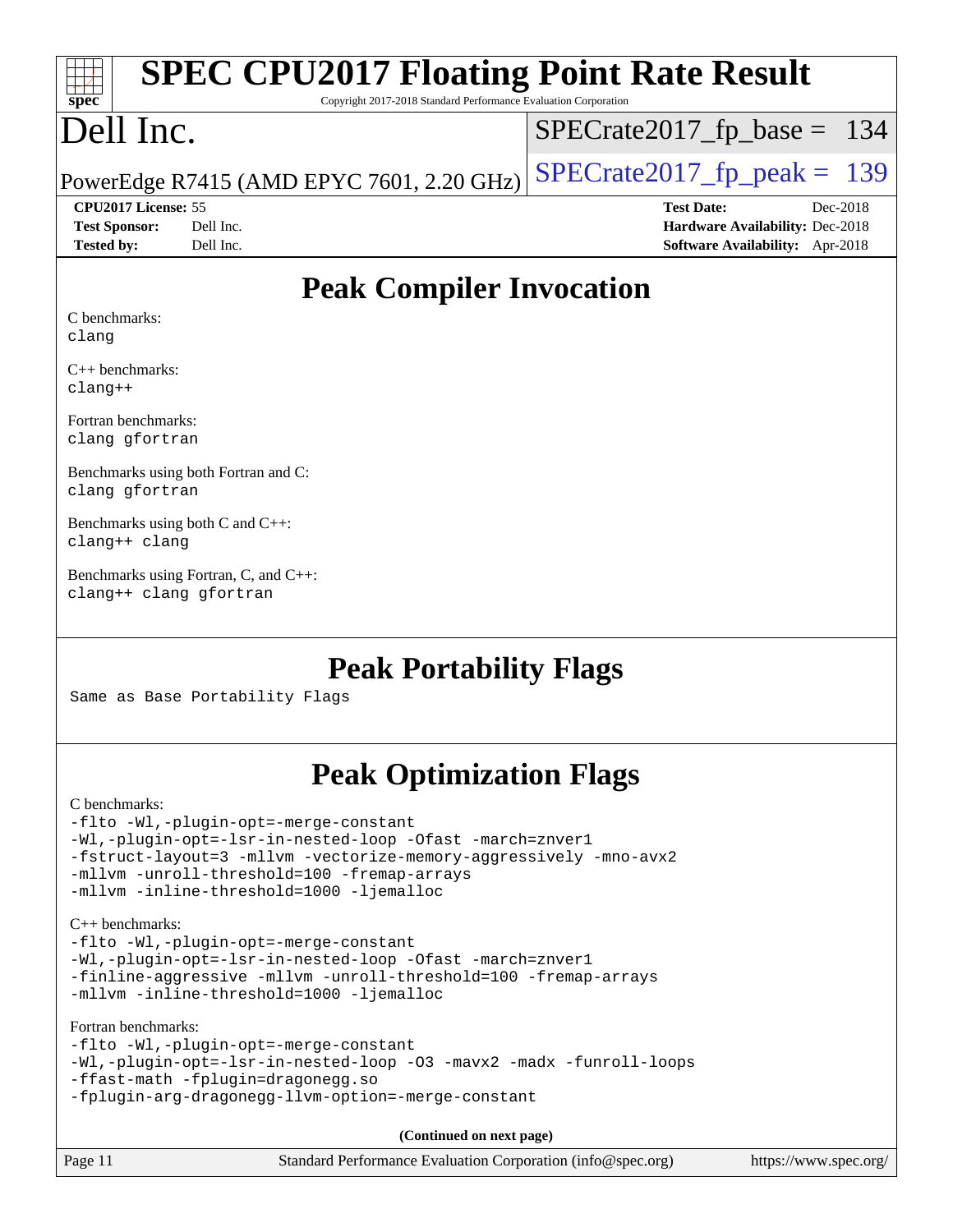| $spec^*$                                   | <b>SPEC CPU2017 Floating Point Rate Result</b><br>Copyright 2017-2018 Standard Performance Evaluation Corporation |                                           |                               |                   |                                        |          |
|--------------------------------------------|-------------------------------------------------------------------------------------------------------------------|-------------------------------------------|-------------------------------|-------------------|----------------------------------------|----------|
|                                            |                                                                                                                   |                                           |                               |                   |                                        |          |
| Dell Inc.                                  |                                                                                                                   |                                           | $SPECrate2017_fp\_base = 134$ |                   |                                        |          |
|                                            |                                                                                                                   | PowerEdge R7415 (AMD EPYC 7601, 2.20 GHz) | $SPECrate2017_fp\_peak = 139$ |                   |                                        |          |
| <b>CPU2017 License: 55</b>                 |                                                                                                                   |                                           |                               | <b>Test Date:</b> |                                        | Dec-2018 |
| <b>Test Sponsor:</b>                       | Dell Inc.                                                                                                         |                                           |                               |                   | <b>Hardware Availability: Dec-2018</b> |          |
| <b>Tested by:</b>                          | Dell Inc.                                                                                                         |                                           |                               |                   | Software Availability: Apr-2018        |          |
| <b>Peak Optimization Flags (Continued)</b> |                                                                                                                   |                                           |                               |                   |                                        |          |

[-Wl,-plugin-opt=-lsr-in-nested-loop](http://www.spec.org/cpu2017/results/res2018q4/cpu2017-20181210-10159.flags.html#user_peakEXTRA_LDFLAGS521_wrf_r_lsr-in-nested-loop_1cff93fd95162f5e77640b5271e8bed680fb62b4a8d96fb8ab217ff3244646f1fbb342e31af83c263403bbf5249c7dc7732d5c86c3eab4cc8d32dcb7a6f33ca0) [-O3](http://www.spec.org/cpu2017/results/res2018q4/cpu2017-20181210-10159.flags.html#user_peakCOPTIMIZEFOPTIMIZE521_wrf_r_F-O3) [-mavx](http://www.spec.org/cpu2017/results/res2018q4/cpu2017-20181210-10159.flags.html#user_peakCOPTIMIZEFOPTIMIZE521_wrf_r_F-mavx) [-ffast-math](http://www.spec.org/cpu2017/results/res2018q4/cpu2017-20181210-10159.flags.html#user_peakCOPTIMIZEFOPTIMIZE521_wrf_r_F-aocc-ffast-math_78dd175de6534c2005829757b9b0f2878e57b067cce6f7c443b2250ac68890960e2e1b320ca04b81ff7c62c6f87870ed05f06baf7875eea2990d38e3b73c71f1) [-funroll-loops](http://www.spec.org/cpu2017/results/res2018q4/cpu2017-20181210-10159.flags.html#user_peakFOPTIMIZE521_wrf_r_aocc-funroll-loops) [-fplugin=dragonegg.so](http://www.spec.org/cpu2017/results/res2018q4/cpu2017-20181210-10159.flags.html#user_peakEXTRA_FFLAGS521_wrf_r_F-fpluginDragonEgg) [-fplugin-arg-dragonegg-llvm-option=-merge-constant](http://www.spec.org/cpu2017/results/res2018q4/cpu2017-20181210-10159.flags.html#user_peakEXTRA_FFLAGS521_wrf_r_F-merge-constant_37fd66d07a4fbae8f1b816e843c3ed1ebaa48f794b65ea8be746a1880566a3d23eba4a3c37b5c024650311adcf9247c62af28144803b3729b14be14423fa5142) [-fplugin-arg-dragonegg-llvm-option=-inline-threshold:1000](http://www.spec.org/cpu2017/results/res2018q4/cpu2017-20181210-10159.flags.html#user_peakEXTRA_FFLAGS521_wrf_r_inline-threshold_eec74946bf81becf626625ea3f1757217b7f1e09b0c056df6f4a6dc542562255a9e8a6d36c454b3b2ed3e147f40cf87a14a68e01ad47a8b90b49f15f387f919f) [-ljemalloc](http://www.spec.org/cpu2017/results/res2018q4/cpu2017-20181210-10159.flags.html#user_peakEXTRA_LIBS521_wrf_r_jemalloc-lib_d1249b907c500fa1c0672f44f562e3d0f79738ae9e3c4a9c376d49f265a04b9c99b167ecedbf6711b3085be911c67ff61f150a17b3472be731631ba4d0471706) [-lgfortran](http://www.spec.org/cpu2017/results/res2018q4/cpu2017-20181210-10159.flags.html#user_peakEXTRA_FLIBS521_wrf_r_F-lgfortran) [-lamdlibm](http://www.spec.org/cpu2017/results/res2018q4/cpu2017-20181210-10159.flags.html#user_peakEXTRA_FLIBS521_wrf_r_F-lamdlibm) 527.cam4\_r: [-flto](http://www.spec.org/cpu2017/results/res2018q4/cpu2017-20181210-10159.flags.html#user_peakCOPTIMIZEEXTRA_LDFLAGS527_cam4_r_lto) [-Wl,-plugin-opt=-merge-constant](http://www.spec.org/cpu2017/results/res2018q4/cpu2017-20181210-10159.flags.html#user_peakEXTRA_LDFLAGS527_cam4_r_F-merge-constant_1d79771b5442061d9c8e05556c6b0c655e6c9e66f8c6936b0129d434b6acd2b1cf1b7cd2540d1570ff636111b08a6bc36e2e61fc34531f8ef7c1a34c57be1dbb) [-Wl,-plugin-opt=-lsr-in-nested-loop](http://www.spec.org/cpu2017/results/res2018q4/cpu2017-20181210-10159.flags.html#user_peakEXTRA_LDFLAGS527_cam4_r_lsr-in-nested-loop_1cff93fd95162f5e77640b5271e8bed680fb62b4a8d96fb8ab217ff3244646f1fbb342e31af83c263403bbf5249c7dc7732d5c86c3eab4cc8d32dcb7a6f33ca0) [-Ofast](http://www.spec.org/cpu2017/results/res2018q4/cpu2017-20181210-10159.flags.html#user_peakCOPTIMIZE527_cam4_r_F-aocc-Ofast) [-march=znver1](http://www.spec.org/cpu2017/results/res2018q4/cpu2017-20181210-10159.flags.html#user_peakCOPTIMIZE527_cam4_r_F-march) [-fstruct-layout=3](http://www.spec.org/cpu2017/results/res2018q4/cpu2017-20181210-10159.flags.html#user_peakCOPTIMIZE527_cam4_r_F-fstruct-layout) [-mllvm -vectorize-memory-aggressively](http://www.spec.org/cpu2017/results/res2018q4/cpu2017-20181210-10159.flags.html#user_peakCOPTIMIZE527_cam4_r_vectorize-memory-aggressively_24b72a4417f50ade9e698c5b3bed87ab456cc6fc8ec6439480cb84f36ad6a3975af6e87206dea402e3871a1464ff3d60bc798e0250f330177ba629a260df1857) [-mno-avx2](http://www.spec.org/cpu2017/results/res2018q4/cpu2017-20181210-10159.flags.html#user_peakCOPTIMIZE527_cam4_r_F-mno-avx2) [-mllvm -unroll-threshold=100](http://www.spec.org/cpu2017/results/res2018q4/cpu2017-20181210-10159.flags.html#user_peakCOPTIMIZE527_cam4_r_F-unroll-threshold_2755d0c78138845d361fa1543e3a063fffa198df9b3edf0cfb856bbc88a81e1769b12ac7a550c5d35197be55360db1a3f95a8d1304df999456cabf5120c45168) [-fremap-arrays](http://www.spec.org/cpu2017/results/res2018q4/cpu2017-20181210-10159.flags.html#user_peakCOPTIMIZE527_cam4_r_F-fremap-arrays) [-mllvm -inline-threshold=1000](http://www.spec.org/cpu2017/results/res2018q4/cpu2017-20181210-10159.flags.html#user_peakCOPTIMIZE527_cam4_r_inline-threshold_b7832241b0a6397e4ecdbaf0eb7defdc10f885c2a282fa3240fdc99844d543fda39cf8a4a9dccf68cf19b5438ac3b455264f478df15da0f4988afa40d8243bab) [-O3](http://www.spec.org/cpu2017/results/res2018q4/cpu2017-20181210-10159.flags.html#user_peakFOPTIMIZE527_cam4_r_F-O3) [-mavx2](http://www.spec.org/cpu2017/results/res2018q4/cpu2017-20181210-10159.flags.html#user_peakFOPTIMIZE527_cam4_r_F-mavx2) [-madx](http://www.spec.org/cpu2017/results/res2018q4/cpu2017-20181210-10159.flags.html#user_peakFOPTIMIZE527_cam4_r_F-madx) [-funroll-loops](http://www.spec.org/cpu2017/results/res2018q4/cpu2017-20181210-10159.flags.html#user_peakFOPTIMIZE527_cam4_r_aocc-funroll-loops) [-ffast-math](http://www.spec.org/cpu2017/results/res2018q4/cpu2017-20181210-10159.flags.html#user_peakFOPTIMIZE527_cam4_r_F-aocc-ffast-math_78dd175de6534c2005829757b9b0f2878e57b067cce6f7c443b2250ac68890960e2e1b320ca04b81ff7c62c6f87870ed05f06baf7875eea2990d38e3b73c71f1) [-fplugin=dragonegg.so](http://www.spec.org/cpu2017/results/res2018q4/cpu2017-20181210-10159.flags.html#user_peakEXTRA_FFLAGS527_cam4_r_F-fpluginDragonEgg) [-fplugin-arg-dragonegg-llvm-option=-merge-constant](http://www.spec.org/cpu2017/results/res2018q4/cpu2017-20181210-10159.flags.html#user_peakEXTRA_FFLAGS527_cam4_r_F-merge-constant_37fd66d07a4fbae8f1b816e843c3ed1ebaa48f794b65ea8be746a1880566a3d23eba4a3c37b5c024650311adcf9247c62af28144803b3729b14be14423fa5142) [-fplugin-arg-dragonegg-llvm-option=-inline-threshold:1000](http://www.spec.org/cpu2017/results/res2018q4/cpu2017-20181210-10159.flags.html#user_peakEXTRA_FFLAGS527_cam4_r_inline-threshold_eec74946bf81becf626625ea3f1757217b7f1e09b0c056df6f4a6dc542562255a9e8a6d36c454b3b2ed3e147f40cf87a14a68e01ad47a8b90b49f15f387f919f) [-ljemalloc](http://www.spec.org/cpu2017/results/res2018q4/cpu2017-20181210-10159.flags.html#user_peakEXTRA_LIBS527_cam4_r_jemalloc-lib_d1249b907c500fa1c0672f44f562e3d0f79738ae9e3c4a9c376d49f265a04b9c99b167ecedbf6711b3085be911c67ff61f150a17b3472be731631ba4d0471706) [-lgfortran](http://www.spec.org/cpu2017/results/res2018q4/cpu2017-20181210-10159.flags.html#user_peakEXTRA_FLIBS527_cam4_r_F-lgfortran) [-lamdlibm](http://www.spec.org/cpu2017/results/res2018q4/cpu2017-20181210-10159.flags.html#user_peakEXTRA_FLIBS527_cam4_r_F-lamdlibm)

[-fplugin-arg-dragonegg-llvm-option=-inline-threshold:1000](http://www.spec.org/cpu2017/results/res2018q4/cpu2017-20181210-10159.flags.html#user_FCpeak_inline-threshold_eec74946bf81becf626625ea3f1757217b7f1e09b0c056df6f4a6dc542562255a9e8a6d36c454b3b2ed3e147f40cf87a14a68e01ad47a8b90b49f15f387f919f) [-ljemalloc](http://www.spec.org/cpu2017/results/res2018q4/cpu2017-20181210-10159.flags.html#user_FCpeak_jemalloc-lib_d1249b907c500fa1c0672f44f562e3d0f79738ae9e3c4a9c376d49f265a04b9c99b167ecedbf6711b3085be911c67ff61f150a17b3472be731631ba4d0471706)

[Fortran benchmarks](http://www.spec.org/auto/cpu2017/Docs/result-fields.html#Fortranbenchmarks) (continued):

[Benchmarks using both Fortran and C](http://www.spec.org/auto/cpu2017/Docs/result-fields.html#BenchmarksusingbothFortranandC):

521.wrf\_r: [-flto](http://www.spec.org/cpu2017/results/res2018q4/cpu2017-20181210-10159.flags.html#user_peakEXTRA_LDFLAGS521_wrf_r_lto) [-Wl,-plugin-opt=-merge-constant](http://www.spec.org/cpu2017/results/res2018q4/cpu2017-20181210-10159.flags.html#user_peakEXTRA_LDFLAGS521_wrf_r_F-merge-constant_1d79771b5442061d9c8e05556c6b0c655e6c9e66f8c6936b0129d434b6acd2b1cf1b7cd2540d1570ff636111b08a6bc36e2e61fc34531f8ef7c1a34c57be1dbb)

[-lgfortran](http://www.spec.org/cpu2017/results/res2018q4/cpu2017-20181210-10159.flags.html#user_FCpeak_F-lgfortran) [-lamdlibm](http://www.spec.org/cpu2017/results/res2018q4/cpu2017-20181210-10159.flags.html#user_FCpeak_F-lamdlibm)

[Benchmarks using both C and C++](http://www.spec.org/auto/cpu2017/Docs/result-fields.html#BenchmarksusingbothCandCXX): [-flto](http://www.spec.org/cpu2017/results/res2018q4/cpu2017-20181210-10159.flags.html#user_CC_CXXpeak_lto) [-Wl,-plugin-opt=-merge-constant](http://www.spec.org/cpu2017/results/res2018q4/cpu2017-20181210-10159.flags.html#user_CC_CXXpeak_F-merge-constant_1d79771b5442061d9c8e05556c6b0c655e6c9e66f8c6936b0129d434b6acd2b1cf1b7cd2540d1570ff636111b08a6bc36e2e61fc34531f8ef7c1a34c57be1dbb) [-Wl,-plugin-opt=-lsr-in-nested-loop](http://www.spec.org/cpu2017/results/res2018q4/cpu2017-20181210-10159.flags.html#user_CC_CXXpeak_lsr-in-nested-loop_1cff93fd95162f5e77640b5271e8bed680fb62b4a8d96fb8ab217ff3244646f1fbb342e31af83c263403bbf5249c7dc7732d5c86c3eab4cc8d32dcb7a6f33ca0) [-Ofast](http://www.spec.org/cpu2017/results/res2018q4/cpu2017-20181210-10159.flags.html#user_CC_CXXpeak_F-aocc-Ofast) [-march=znver1](http://www.spec.org/cpu2017/results/res2018q4/cpu2017-20181210-10159.flags.html#user_CC_CXXpeak_F-march) [-fstruct-layout=3](http://www.spec.org/cpu2017/results/res2018q4/cpu2017-20181210-10159.flags.html#user_CC_CXXpeak_F-fstruct-layout) [-mllvm -vectorize-memory-aggressively](http://www.spec.org/cpu2017/results/res2018q4/cpu2017-20181210-10159.flags.html#user_CC_CXXpeak_vectorize-memory-aggressively_24b72a4417f50ade9e698c5b3bed87ab456cc6fc8ec6439480cb84f36ad6a3975af6e87206dea402e3871a1464ff3d60bc798e0250f330177ba629a260df1857) [-mno-avx2](http://www.spec.org/cpu2017/results/res2018q4/cpu2017-20181210-10159.flags.html#user_CC_CXXpeak_F-mno-avx2) [-mllvm -unroll-threshold=100](http://www.spec.org/cpu2017/results/res2018q4/cpu2017-20181210-10159.flags.html#user_CC_CXXpeak_F-unroll-threshold_2755d0c78138845d361fa1543e3a063fffa198df9b3edf0cfb856bbc88a81e1769b12ac7a550c5d35197be55360db1a3f95a8d1304df999456cabf5120c45168) [-fremap-arrays](http://www.spec.org/cpu2017/results/res2018q4/cpu2017-20181210-10159.flags.html#user_CC_CXXpeak_F-fremap-arrays) [-mllvm -inline-threshold=1000](http://www.spec.org/cpu2017/results/res2018q4/cpu2017-20181210-10159.flags.html#user_CC_CXXpeak_inline-threshold_b7832241b0a6397e4ecdbaf0eb7defdc10f885c2a282fa3240fdc99844d543fda39cf8a4a9dccf68cf19b5438ac3b455264f478df15da0f4988afa40d8243bab) [-finline-aggressive](http://www.spec.org/cpu2017/results/res2018q4/cpu2017-20181210-10159.flags.html#user_CC_CXXpeak_F-finline-aggressive) [-ljemalloc](http://www.spec.org/cpu2017/results/res2018q4/cpu2017-20181210-10159.flags.html#user_CC_CXXpeak_jemalloc-lib_d1249b907c500fa1c0672f44f562e3d0f79738ae9e3c4a9c376d49f265a04b9c99b167ecedbf6711b3085be911c67ff61f150a17b3472be731631ba4d0471706)

[Benchmarks using Fortran, C, and C++:](http://www.spec.org/auto/cpu2017/Docs/result-fields.html#BenchmarksusingFortranCandCXX) [-flto](http://www.spec.org/cpu2017/results/res2018q4/cpu2017-20181210-10159.flags.html#user_CC_CXX_FCpeak_lto) [-Wl,-plugin-opt=-merge-constant](http://www.spec.org/cpu2017/results/res2018q4/cpu2017-20181210-10159.flags.html#user_CC_CXX_FCpeak_F-merge-constant_1d79771b5442061d9c8e05556c6b0c655e6c9e66f8c6936b0129d434b6acd2b1cf1b7cd2540d1570ff636111b08a6bc36e2e61fc34531f8ef7c1a34c57be1dbb) [-Wl,-plugin-opt=-lsr-in-nested-loop](http://www.spec.org/cpu2017/results/res2018q4/cpu2017-20181210-10159.flags.html#user_CC_CXX_FCpeak_lsr-in-nested-loop_1cff93fd95162f5e77640b5271e8bed680fb62b4a8d96fb8ab217ff3244646f1fbb342e31af83c263403bbf5249c7dc7732d5c86c3eab4cc8d32dcb7a6f33ca0) [-Ofast](http://www.spec.org/cpu2017/results/res2018q4/cpu2017-20181210-10159.flags.html#user_CC_CXX_FCpeak_F-aocc-Ofast) [-march=znver1](http://www.spec.org/cpu2017/results/res2018q4/cpu2017-20181210-10159.flags.html#user_CC_CXX_FCpeak_F-march) [-fstruct-layout=3](http://www.spec.org/cpu2017/results/res2018q4/cpu2017-20181210-10159.flags.html#user_CC_CXX_FCpeak_F-fstruct-layout) [-mllvm -vectorize-memory-aggressively](http://www.spec.org/cpu2017/results/res2018q4/cpu2017-20181210-10159.flags.html#user_CC_CXX_FCpeak_vectorize-memory-aggressively_24b72a4417f50ade9e698c5b3bed87ab456cc6fc8ec6439480cb84f36ad6a3975af6e87206dea402e3871a1464ff3d60bc798e0250f330177ba629a260df1857) [-mno-avx2](http://www.spec.org/cpu2017/results/res2018q4/cpu2017-20181210-10159.flags.html#user_CC_CXX_FCpeak_F-mno-avx2) [-mllvm -unroll-threshold=100](http://www.spec.org/cpu2017/results/res2018q4/cpu2017-20181210-10159.flags.html#user_CC_CXX_FCpeak_F-unroll-threshold_2755d0c78138845d361fa1543e3a063fffa198df9b3edf0cfb856bbc88a81e1769b12ac7a550c5d35197be55360db1a3f95a8d1304df999456cabf5120c45168) [-fremap-arrays](http://www.spec.org/cpu2017/results/res2018q4/cpu2017-20181210-10159.flags.html#user_CC_CXX_FCpeak_F-fremap-arrays) [-mllvm -inline-threshold=1000](http://www.spec.org/cpu2017/results/res2018q4/cpu2017-20181210-10159.flags.html#user_CC_CXX_FCpeak_inline-threshold_b7832241b0a6397e4ecdbaf0eb7defdc10f885c2a282fa3240fdc99844d543fda39cf8a4a9dccf68cf19b5438ac3b455264f478df15da0f4988afa40d8243bab) [-finline-aggressive](http://www.spec.org/cpu2017/results/res2018q4/cpu2017-20181210-10159.flags.html#user_CC_CXX_FCpeak_F-finline-aggressive) [-O3](http://www.spec.org/cpu2017/results/res2018q4/cpu2017-20181210-10159.flags.html#user_CC_CXX_FCpeak_F-O3) [-mavx2](http://www.spec.org/cpu2017/results/res2018q4/cpu2017-20181210-10159.flags.html#user_CC_CXX_FCpeak_F-mavx2) [-madx](http://www.spec.org/cpu2017/results/res2018q4/cpu2017-20181210-10159.flags.html#user_CC_CXX_FCpeak_F-madx) [-funroll-loops](http://www.spec.org/cpu2017/results/res2018q4/cpu2017-20181210-10159.flags.html#user_CC_CXX_FCpeak_aocc-funroll-loops) [-ffast-math](http://www.spec.org/cpu2017/results/res2018q4/cpu2017-20181210-10159.flags.html#user_CC_CXX_FCpeak_F-aocc-ffast-math_78dd175de6534c2005829757b9b0f2878e57b067cce6f7c443b2250ac68890960e2e1b320ca04b81ff7c62c6f87870ed05f06baf7875eea2990d38e3b73c71f1) [-fplugin=dragonegg.so](http://www.spec.org/cpu2017/results/res2018q4/cpu2017-20181210-10159.flags.html#user_CC_CXX_FCpeak_F-fpluginDragonEgg) [-fplugin-arg-dragonegg-llvm-option=-merge-constant](http://www.spec.org/cpu2017/results/res2018q4/cpu2017-20181210-10159.flags.html#user_CC_CXX_FCpeak_F-merge-constant_37fd66d07a4fbae8f1b816e843c3ed1ebaa48f794b65ea8be746a1880566a3d23eba4a3c37b5c024650311adcf9247c62af28144803b3729b14be14423fa5142)

[-fplugin-arg-dragonegg-llvm-option=-inline-threshold:1000](http://www.spec.org/cpu2017/results/res2018q4/cpu2017-20181210-10159.flags.html#user_CC_CXX_FCpeak_inline-threshold_eec74946bf81becf626625ea3f1757217b7f1e09b0c056df6f4a6dc542562255a9e8a6d36c454b3b2ed3e147f40cf87a14a68e01ad47a8b90b49f15f387f919f) [-ljemalloc](http://www.spec.org/cpu2017/results/res2018q4/cpu2017-20181210-10159.flags.html#user_CC_CXX_FCpeak_jemalloc-lib_d1249b907c500fa1c0672f44f562e3d0f79738ae9e3c4a9c376d49f265a04b9c99b167ecedbf6711b3085be911c67ff61f150a17b3472be731631ba4d0471706)

The flags files that were used to format this result can be browsed at <http://www.spec.org/cpu2017/flags/aocc100-flags-revC-I.2018-11-13.html> <http://www.spec.org/cpu2017/flags/gcc.2018-02-16.html>